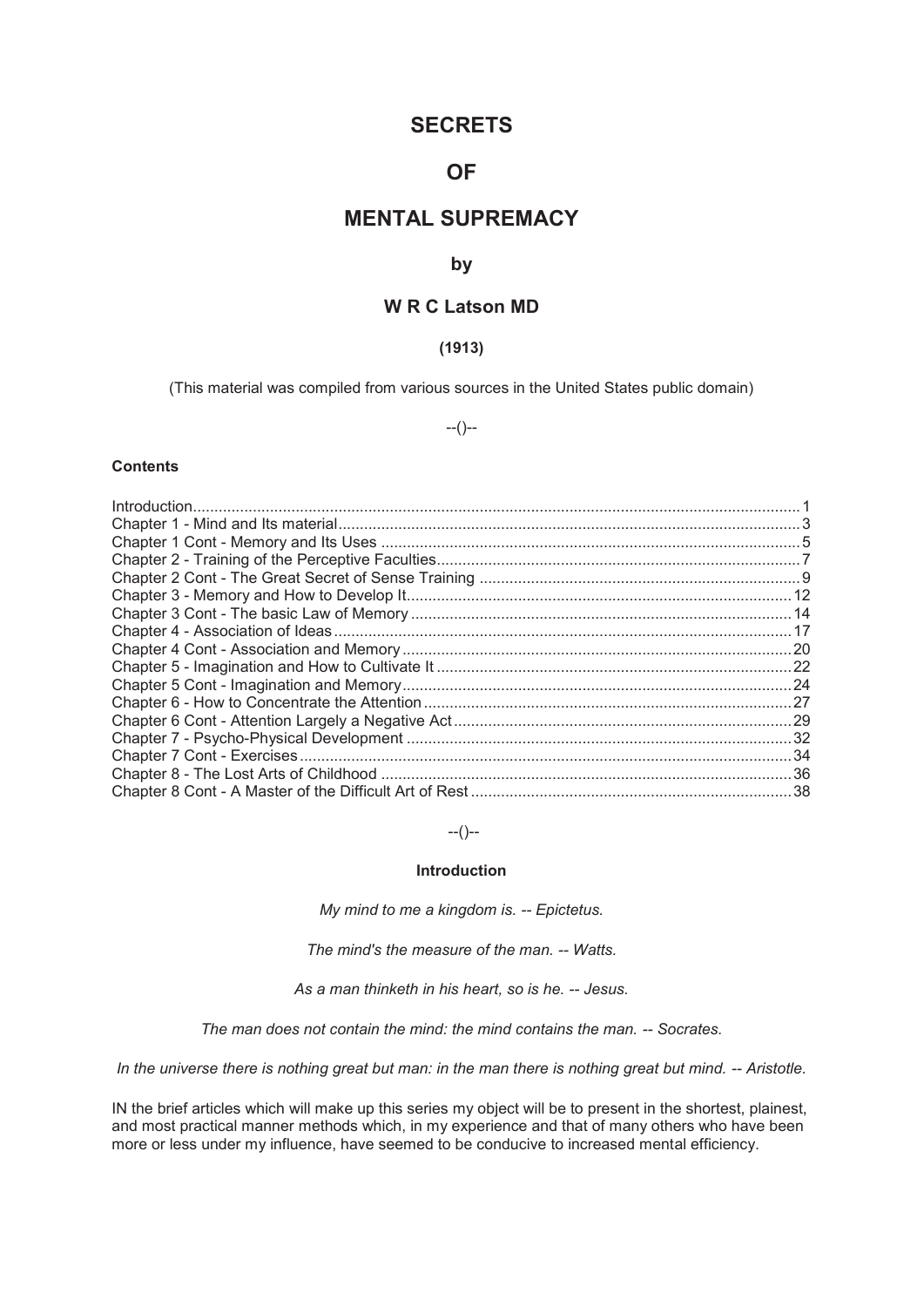It is said that there is no royal road to learning; and while in a sense this is true, it is also true that, in all things, even in mind training, there is a right way and a wrong way -- or rather there is one right way, and there are a thousand wrong ways.

Now, after trying, it seems to me, most of the wrong ways, I have found what I believe to be the right way; and in these articles I shall try to expound it to you. You need not expect an essay on psychology or a series of dissertations upon the "faculties of the mind"; for there will be nothing of the kind. On the other hand, I shall, so far as possible, avoid text-book terms and the text-book tone - both of which are quite absurd and quite futile. I shall try to give you bare facts. I shall try to give you plain directions, stripped of all verbal and pseudo-scientific flummery, for the acquisition of mental activity and mental supremacy.

W. R. C. Latson, M.D. New York City.

 $-(-)$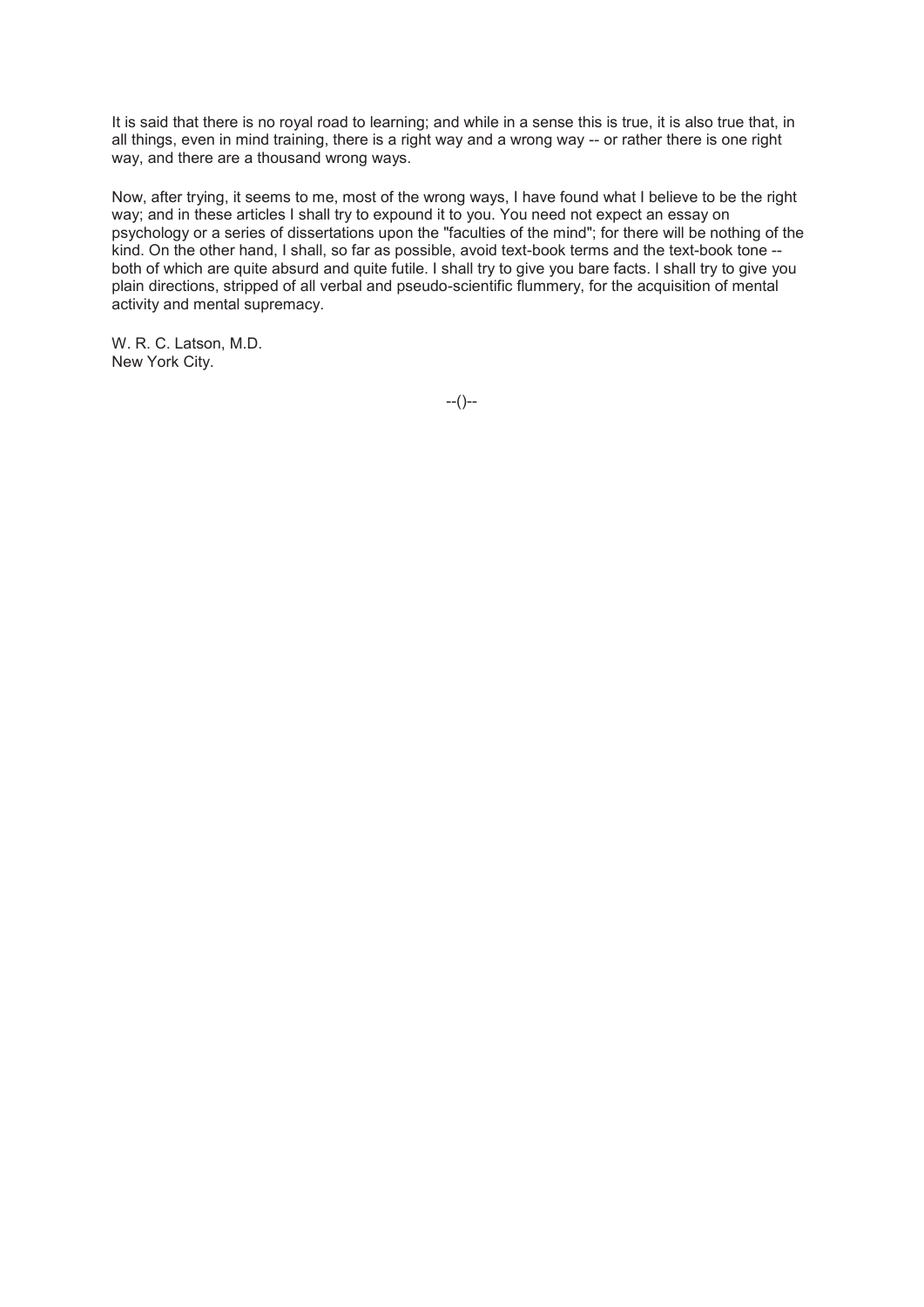# **Mind and Its Material**

FIRST of all, before you are able to think at all, you must have something to think about. You must have some mental "stock in trade." And this mental stock in trade you can gain only through the senses. The appearance of a tree, the roar of the ocean, the odor of a rose, the taste of an orange, the sensation you experience in handling a piece of satin -- all these are so much material helping to form your stock of mental images -- "the content of the consciousness," as the scholastic psychologists call it.

Now, all these millions and millions of facts which make up our mental stock in trade -- the material of thought are gained through the senses, sight, hearing, smell, taste, touch, and so on.

#### **Value of the Perceptions.**

In a recent article in a leading French scientific journal, a well-known scientist, Dr. A. Peres, has presented some ideas which are so thoroughly in accord with my own observations extending over many years, that I yield to the temptation to quote. Dr. Peres first makes note of modern degeneracy in this respect. I append a free translation of a few extracts which seem to me especially worthy of attention:

"'Have we naught but arms and legs? Have we not also eyes and ears?

And are not these latter organs necessary to the use of the former? Exercise then not the muscles only, but the senses that control them.' Thus was a celebrated philosopher wont to express himself. Nevertheless when we measure acuteness of vision we find that it is becoming weaker; hardness of hearing is on the increase; we suffer daily from lack of skill in workmen, in domestics, in ourselves; as to taste and smell, they are used up -- thus do the inevitable laws of atavism act.

"The trouble is that, despite Rousseau's objurgating, we have always paid too little attention to the hygiene and education of the senses, giving all our care to the development of physical strength and vigor; so that the general term 'physical education' finally has assumed the restricted meaning of 'muscular education.'

"The senses, which put us in contact with exterior objects, have nevertheless a primordial importance. ... So great is their value that it is the interest and even the duty of man to preserve them as a treasure, and not to do anything which might derange their wonderful mechanism."

The length and exactness of the sight, the skill and sureness of the hand, the delicacy of the hearing, are of value to artist and artisan alike by the perfection and rapidity of work that they insure. Nothing embarrasses a man so trained; he is, so to speak, ready for anything. His cultivated senses have become for him tools of universal use. The more perfect his sensations, the more justness and clearness do his ideas acquire. The education of the senses is the primary form of intellectual education.

"The influence of training on the senses is easily seen. The adroit marksman never misses his aim; the savage perceives and recognizes the slightest rustling; certain blind persons know colors by touch; the precision of jugglers is surprising; the gourmet recognizes the quality of a wine among a thousand others; odor is with chemists one of the most sensitive reactions.

"The senses operate in two ways, either passively, when the organ, solely from the fact that it is situated on the surface of the body, and independently of the will, is acted upon by exterior bodies; or actively, when the organ, directed and excited by the will, goes, so to speak, in advance of the body to receive the impression. Passively, we see, hear, touch, smell; actively, we observe, listen, feel, sniff. By the effect of the attention and by arranging our organs in certain ways, our impressions become more intense. . . .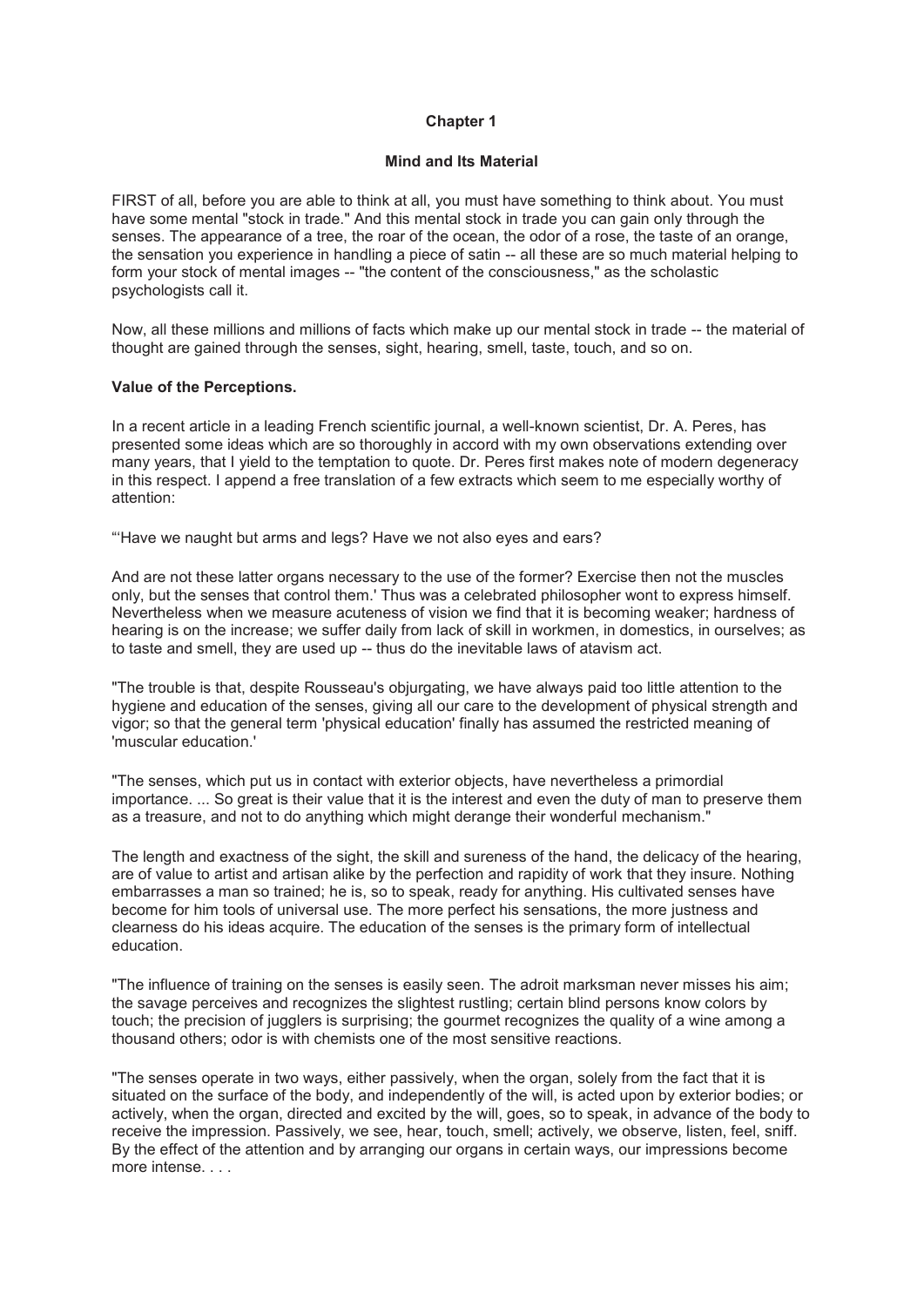"The impressions made by exterior objects on the sense-organs, the nerves and the brain, are followed by certain mental operations. These two things are often confounded. We are in the habit of saying that our senses often deceive us; it would be more just to recognize that we do not always interpret correctly the data that they furnish us. The art of interpretation may be learned. . . .

"The intuitive, concrete form given nowadays to education contributes to the training of the senses by developing attention, the habit of observation; but this does not suffice. To perfect the senses and make each of them, in its own perceptions, acquire all possible force and precision, they must be subjected to special exercises, appropriate and graded. A new gymnastic must thus be created in all its details."

There are, of course, a certain number of "specific" or racial impressions and tendencies that come down through what is called heredity; but these are merely instincts and impulses, and while they have an influence upon the person's character and habits of thought, they do not, in themselves, provide actual material for thought.

If you can imagine a person who was blind and deaf, who could not smell or taste or feel or move; he would be quite unable to think, for he would have in his mind nothing about which to think. The material of thought, the mental stock in trade, is gained through the senses; and in any rational effort to train the mind we must begin by training the senses -- the perceptions, as they are more accurately called, -- so that we may see, hear, smell, taste, and feel with more precision and keenness. Trained perceptions are the very foundation of all mental power.

Our system of training for mental supremacy will begin, then, with a brief study of the perceptions, or senses, and the methods by which we may gain the power of seeing more clearly, listening more intently, of feeling more delicately, and, in general, of developing the perceptive powers.

 $-(-)$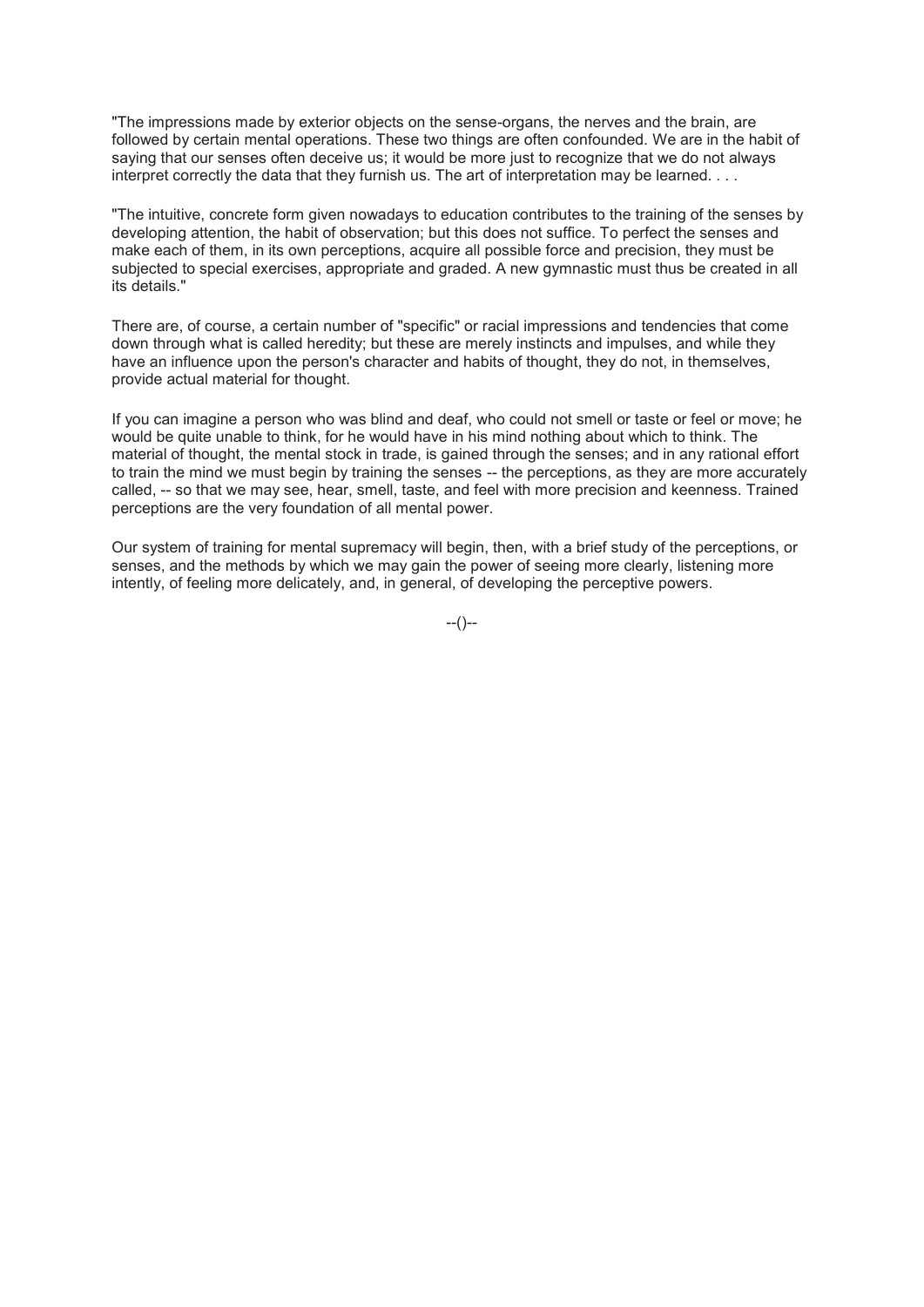# **Chapter 1 Cont...**

# **Memory and Its Uses**

But the perceptions are of little value unless we remember what we have perceived. You may have read all the wise books ever written, you may have traveled the wide world over; you may have had all kinds of interesting and unusual experiences; but -- unless you can remember what you have read, what you have seen, and what you have done -- you will have no real use of it all. You will have gained no mental "stock in trade," no material by the employment of which you may hope to achieve mental supremacy. It will be necessary, then, for us to study not only methods of developing power of perception, but the means by which perception may be retained and recalled at will.

# **The Power of Associating Memories.**

But the memory itself is not enough. I have known people of unusual powers of memory who could not talk, write, or think well -- who were like "the bookful blockhead, ignorantly read, with loads of learned humor in his head"; but who, in spite of all their experience and their recollection of it, had nothing to write, nothing to say.

So -- memory is not enough. One must have the power of putting memories together -- of analyzing, comparing, contrasting, and associating memories -- until the entire mass of memories, which form the "content of the consciousness," is wrought into one splendid, homogeneous whole -- a mass of images, each one of which is intimately connected with many others, and all of which are under instant command of the central sovereign -- the will.

It will be necessary, then, to give special attention to this most important matter of analyzing, comparing, and grouping mental images. Of all the activities of the mind this faculty, called "the power of association," is the one most directly conducive to what is generally called "a brilliant mind."

# **Imagination and Judgment.**

The possession of trained perceptions, of a retentive memory and great powers of association are of enormous value; but only when combined with another faculty -- imagination; and imagination is merely the power of recombining certain memories in such a fashion that the combination is new. Imagination is a faculty of the highest possible importance. Every splendid achievement, every invention, every business enterprise, every great poem, or book or picture, has been not only conceived but completed in imagination before it became actualized in fact.

And then it is necessary to be able to compare the mental pictures, gathered by the perceptions, remembered and classified by memory and association, so as to determine the relation of these memories to each other and their application to other ideas or mental images. And this valuable faculty of the mind is called judgment.

# **Necessity for Concentration.**

Now, in order to do well in any one of the things of which I have been writing, it is necessary that the entire mind should be engaged upon that one thing. To do anything well one must do only that thing at that time. And this is particularly true of the action of the mind. The focusing of the entire power of the mind upon one thing is commonly known as concentration or "the power of attention."

So essential is this power of concentrating the entire mind upon the task in hand that it is not too much to say that no great degree of mental power can ever be gained without concentration. So in our study of the practical methods by which mental supremacy may be achieved, we shall pay special attention to the development of this invaluable faculty.

But in order to do anything with the mind (or with the body either, for that matter) one must choose, must wish to do that thing. And this choice, this decision to do something, is called the will. The power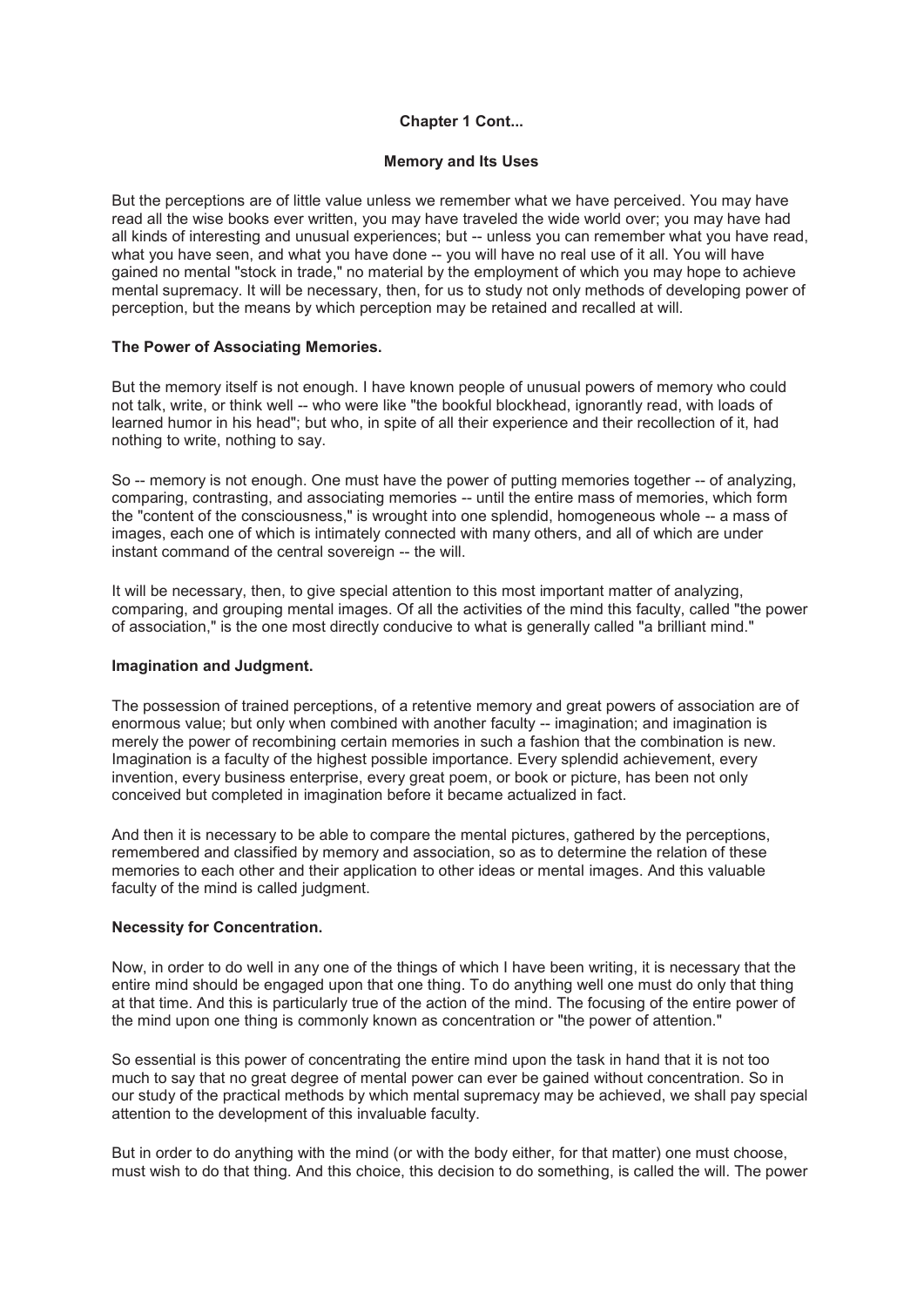to choose quickly and decisively and to act vigorously upon that choice is a rather rare thing. He who has that power is said to have a strong will.

This question of will and its development is most important. The great difference between men – between strong men and weaklings, between the honored and the disregarded, between the masters and the serfs -- is will. A man of strong, unfaltering will is sure to succeed even if his abilities are mediocre; but a man of weak will, no matter what his abilities, is not likely to achieve either success or honor among men.

As a great psychologist has said: "The education of the will is really of far greater importance than that of the intellect." And again: "Without this [will] there can be neither independence, nor firmness, nor individuality of character." Ik Marvel says: "Resolve is what makes a man manifest. . . . Will makes men giants."

The will, like any other mental faculty, may be highly developed by training; and this, with many practical exercises, also we will take up in its proper place.

#### **Importance of the Social Faculties.**

The above brief outline of the mental powers embraces those which any one may develop and use without help from or association with other people. The highest powers of the mind, however, or at any rate, the most impressive powers of the mind, can be developed only through contact with others -- through social intercourse.

A man might have miraculously keen perceptions, perfect memory, splendid imagination, infallible judgment, indomitable will -- he might have all of these; and yet he would miss the rewards of mental supremacy unless he were capable of dealing with other people -- unless he were socially accomplished.

In our efforts to train the powers of the mind, therefore, it will be necessary to make a study of some of the principles affecting our relations with other people; and so we shall in the same practical and straightforward way discuss sympathy, adaptability, and self-command. The important question of verbal expression as applied to both speech and writing will also receive special attention.

# **Mental Action a Unit.**

In conclusion you must not forget that, although I speak of the various mental acts as if they were separate, this is done only for convenience of discussion and description. As a matter of fact the mind is one thing -- a unit. All the various "faculties" act together constantly. One cannot remember what an oak tree looks like unless he has carefully observed an oak tree. He cannot imagine an oak tree unless he remembers it. He cannot judge of the difference between an oak tree and a maple tree unless he can imagine a picture of the two side by side. And he cannot do any one of these things without attention; nor again can he concentrate his attention without an act of will.

So we see that the various acts of the mind, perception, memory, imagination, judgment, attention, and will, are inextricably interdependent -- and that one act involves all the rest.

Happily this makes our task all the easier and more interesting. In this series I shall begin by giving you some plain practical advice as to the development of the perceptive powers -- the ability to see, hear, feel, taste, and smell more efficiently. But with every moment of practice such as I advise you will also be developing a more exact and acute memory, a finer and more expansive imagination, a greater power concentration, and a stronger will. When we come to discuss the cultivation of the will power the exercises will require the use of the perceptions, the memory, the imagination, and other faculties. So, you see, in developing the mind in any one phase of its activity you are, at the same time and by the same act, adding to the power and usefulness of the entire mind.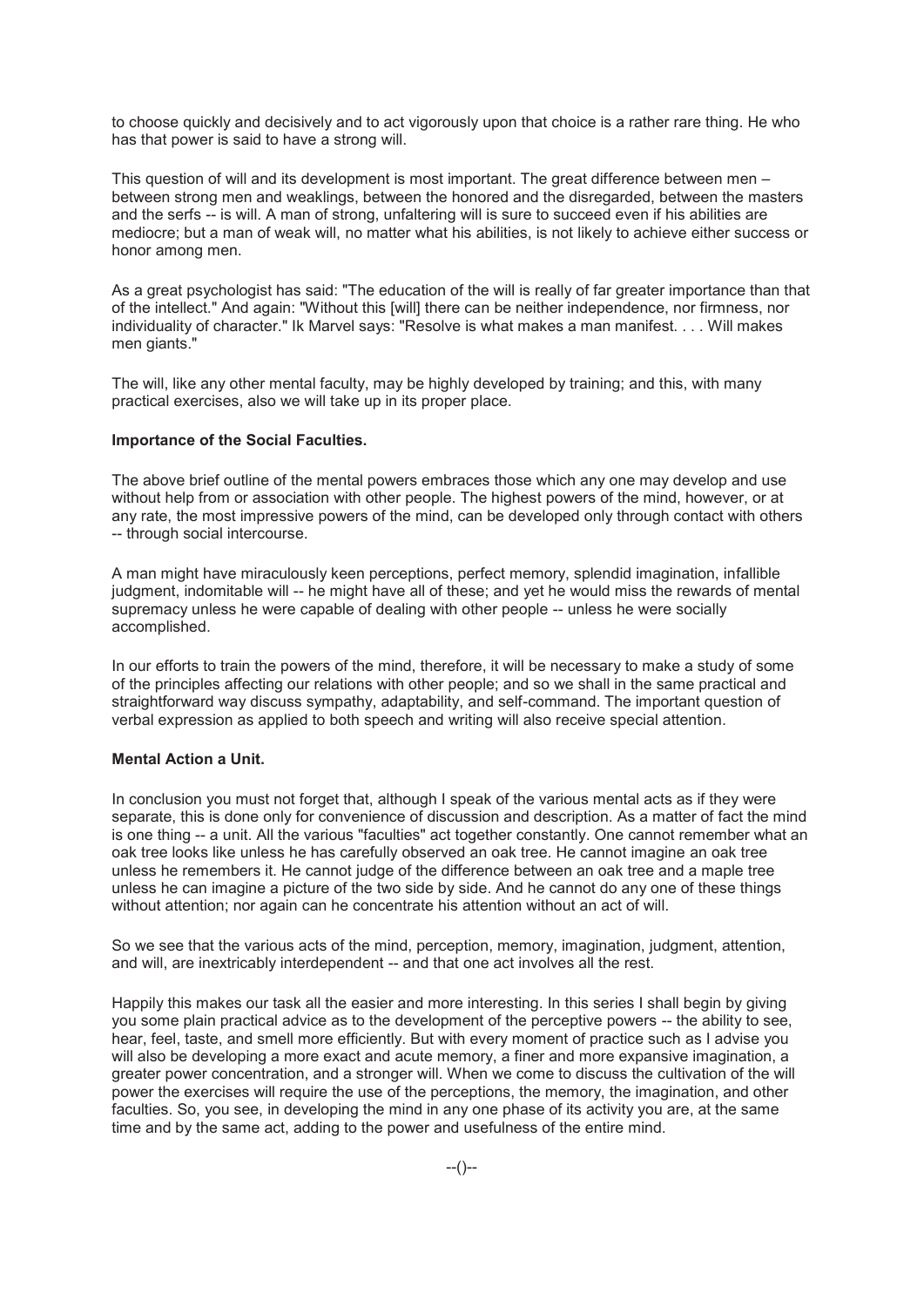# **Training of the Perceptive Faculties**

#### *Man is the eyes of things. -- Hindu Proverb.*

THAT far-seeing genius, Goethe, once said that he regarded himself as the center of all phenomena, a sort of focus to which converged everything in the universe, out of which came -- Goethe. He also claimed that the real standard for all things in life was simply the mass of sensations that were appreciable to the human senses.

In other words, Goethe understood perfectly the now widely recognized -- and widely ignored - educational principle that all mental activity is based upon the perceptions -- upon the things we see and hear and feel and taste and smell.

As well might you try to build a house without wood or bricks or stone or mortar, as to try to think without a good "stock in trade" of impressions, images, and memories gathered by the senses and the perceptions.

# **Blurred Mental Pictures.**

One of the never failing marks of the common mind, the untrained, inefficient mind, is that the mental pictures it contains are confused, blurred, inexact. A person with such a mind will tell you that an auto car just passed him on the road. "Was it a big, red car?" you ask. Well, he does not quite know. It might have been red, and yet he guesses it was black; possibly it was gray. How many people were in it? Three or four or five -- four, he thinks. Ask him to give you an outline of a book he has read or a play he has seen, and he is equally helpless. And so on.

Such a person is the typical inefficient. You will find thousands of these inefficients filling unimportant places in shops and offices. And even the trivial duties of such positions they are unable to perform properly. They cannot read a line of shorthand notes and be sure of its meaning; they cannot add a column of figures and be certain of the result without repeated checking's. Such unfortunates are the "flotsam and jetsam" of the commercial world -- the unfit who, in the struggle for existence, must necessarily be crowded out by those whose mental processes are more positive and more exact.

The extent to which the perceptions can be developed is almost incredible. I know personally a bank teller who can detect a counterfeit coin without a glance at it, judging only by weight, feeling, and ring. Another man of my acquaintance makes a large salary merely by his ability to judge tea through its flavor -- a "tea taster." I know an orchestra conductor who, in the full fortissimo of his sixty piece band, will detect a slight error of any one performer. I could give many other instances within my own experience of remarkable powers of trained perception.

# **The Perceptions Are Easily Trained.**

For the encouragement of those who are aware that they do not get the best possible service from their senses and perceptions -- that they do not see all there is to be seen, hear exactly and distinctly and so on -- for the benefit of these I may say at once that the senses and perceptions are easily trained. A month or two of discipline such as I am about to describe will show most marked and gratifying development. In most cases a few months' training is all that is necessary; for the habit of close observation is soon formed, and once formed no further thought is required. The matter takes care of itself.

# **The Perceptions of Children.**

First of all, a word about the senses and perceptions of children. Just here is one of the grievous defects of our defective school system. It practically ignores the fact that the child develops, not through reasoning, but through observation and activity. The child observes everything. His senses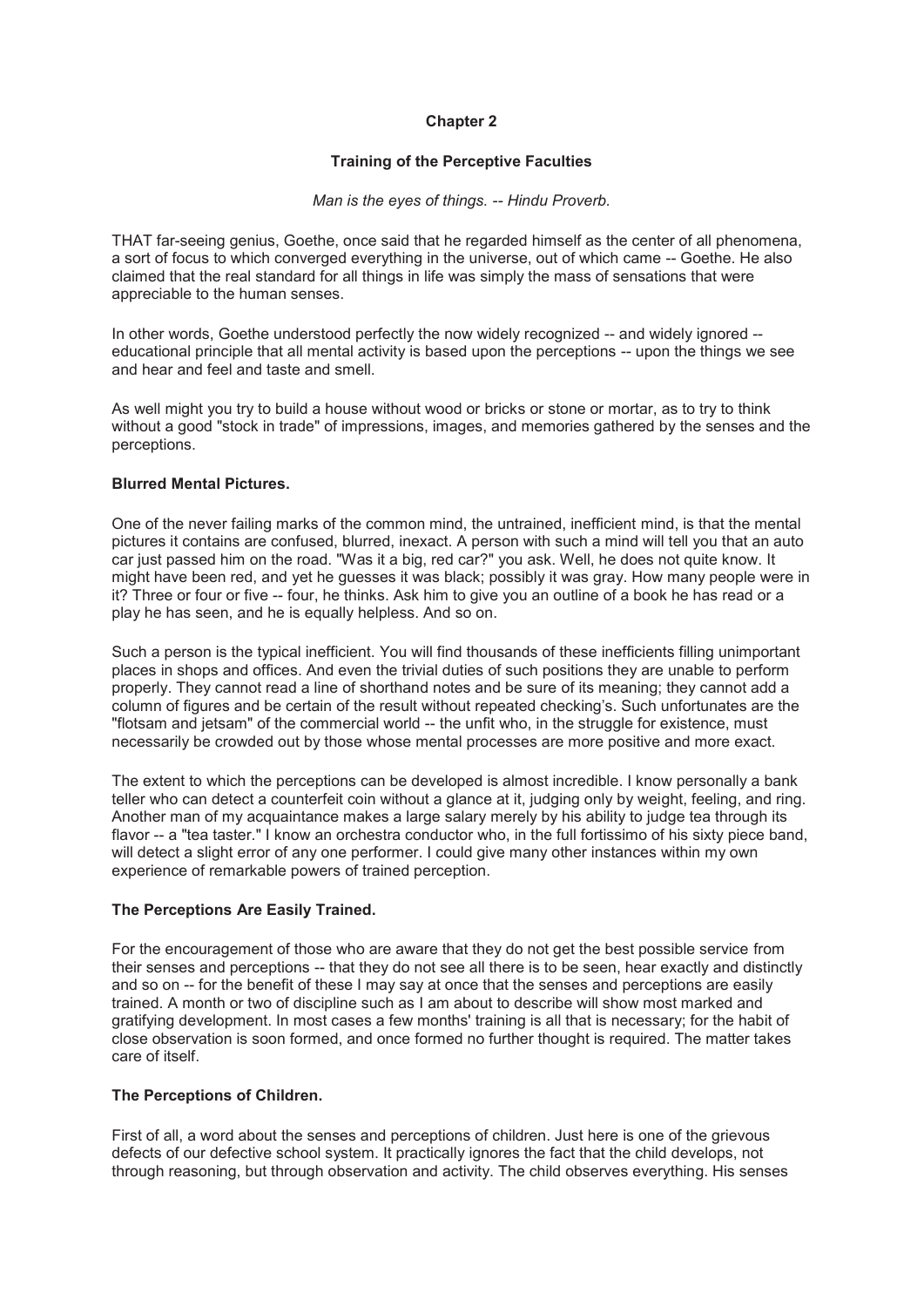are active and acute. Childhood is the time to accumulate observations and experiences; later they will form the material for thought and general development.

The child should be encouraged to perceive and to remember. All the methods which I am about to describe are applicable to children of less than ten years old. The more elaborate and far ranging the mass of perceptions are, memories which the child carries over from infancy and childhood into youth and adult age, the greater, other things being equal, will be his intellectual possibilities.

# **Most of Us Are Sensorily Starved.**

Most of us are grossly deficient in mental images. At a test made not long ago in Boston eighty per cent, of the children had no idea what a beehive was like, over half of them had no conception of a sheep, and over nine tenths had no notion of the appearance or nature of growing wheat. Of course they knew of other things which the country bred child would not know; but fancy the loss in the imagination of one to whom the following lines arouse no vision of a pure, rustic matutinal [occurring in the morning] scene:

"The breezy call of incense-breathing morn, the swallow twittering from the straw-built shed, the cock's shrill clarion or the echoing horn no more shall rouse them from their lowly bed."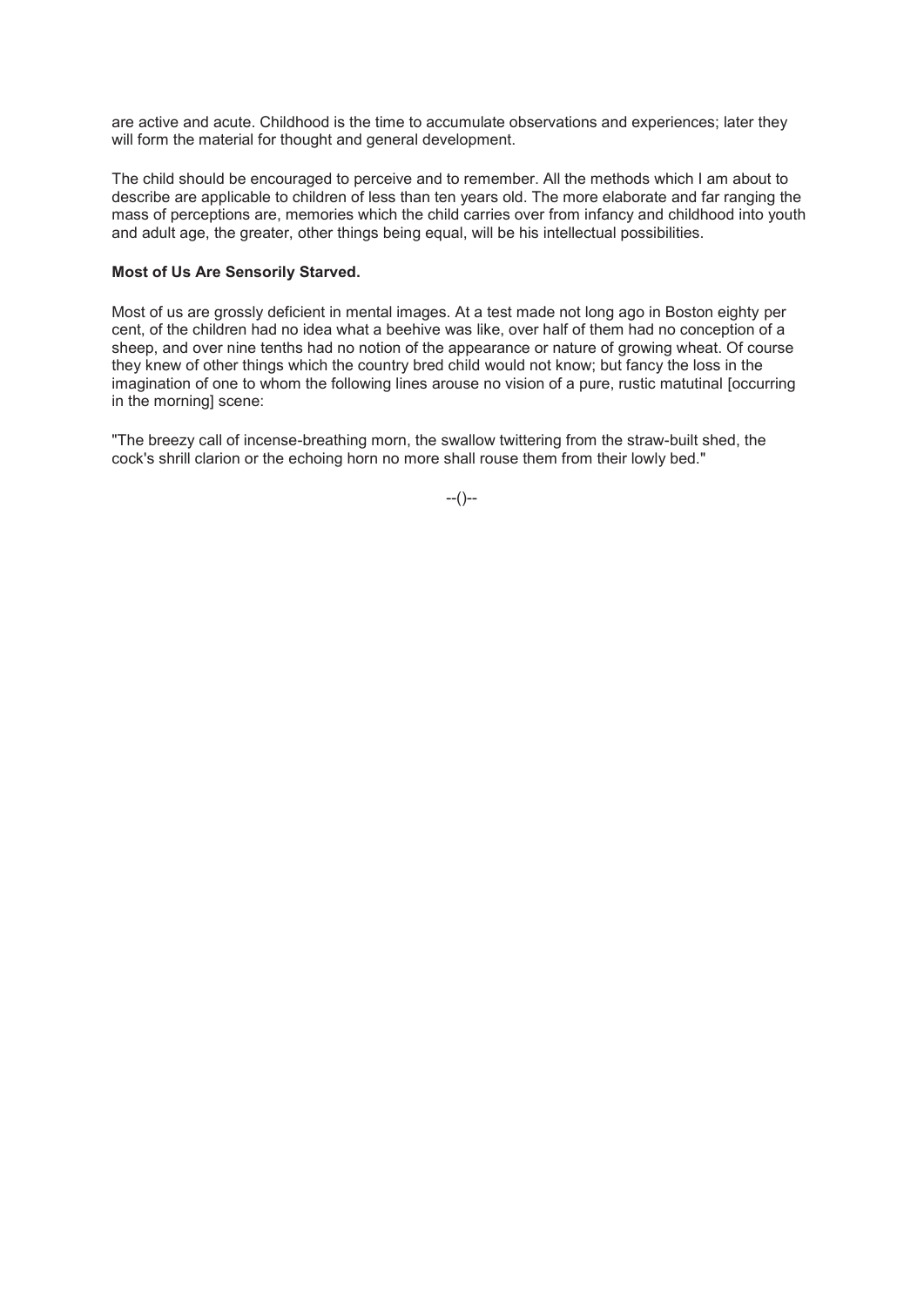# **Chapter 2 Cont...**

# **The Great Secret of Sense Training**

The great secret of a true development of the perceptions is discrimination -- the realization of differences. To the savage a sound is a sound; to the musician it is excruciating discord or exquisite harmony. To the musician a little depression in the ground, a bent twig, a turned leaf -- they are nothing; to the savage they mean food, an enemy, safety, or danger. In the printed pages the unlettered boor sees only foolish black marks on white paper; but in those black marks the man of education sees that which makes his heart beat faster, his eyes swim with tears -- which tells him secrets of life the clodhopper will never, never know. The differences are in the trained or untrained perceptions.

Most of the exercises which I shall describe are quite simple -- many, perhaps, will seem trivial. But remember, as a great educator has said: "The . . . point in education is the power to attend to things which may be in themselves indifferent by arousing an artificial feeling of interest."

So the first exercise is quite simple -- simple, but not easy. Try it and see.

Take any object you like -- a book, a pen, a pair of scissors. Lay it on the table before you. Then take pencil and paper and describe it. Simply tell what you see. Can you? I doubt it. Tell its dimensions, weight, color, form, markings, lettering, origin, uses, possibilities, shortcomings. See how fully you can write about the object. The result will probably not please you. You will find that you have not nearly the powers of expression which you supposed you possessed. But -- it is good training; and with practice your powers will grow rapidly.

You can do the same thing out of doors. Look at a mountain peak, the ocean, a horse, a bird. If you think for a moment there is nothing to write about these things read up "Poem in the Valley of Chamouni," Byron's splendid passage beginning "Roll on, thou deep and dark blue ocean, roll," the superb poem in the book of Job describing the horse, Shelley's "Skylark," and so on. James Whitcomb Riley has said: "There is ever a song somewhere, my child." And to find the material for the song it is necessary only to look with refined and educated perception -- to look trying to see all the various sides, all the many phases of the object looked at.

In the same way you should study also many other natural objects -- autumnal tints, frost marks, snowflakes, trees, both their general form and the shape of their leaves, all the common flowers. Last of all, and in many respects most practically important of all, make it a habit to observe closely the human face. Try to recognize and discriminate the signs of education, refinement, intellect, in the face, as distinguished from the stigmata of ignorance, coarseness, and brutality.

Another good exercise for the training of the sight is this: Procure a number of ordinary marbles, say three dozen; one dozen each of red, of white, and of blue. Then mix them together in a receptacle. Now grasp a handful of the marbles, give one glance at them and throw them back again. Then note down how many of each color there were in the hand. At first you will find this difficult. In a short time, however, you will be able to distinguish at a glance between, say, three red, five white, and seven blue -- and three red, six white, and six blue -- with corresponding development of the powers of perception in all other directions.

A very simple and very good exercise for the development of the faculty of sight is the following:

Procure about a dozen white paste-board cards, say three by five inches in size. Then with a small brush or with a pen draw upon each a number of small black circles. The circles should be solid black, about one quarter inch in diameter. On the first card draw one, on the second two, and so on, until the last, on which you will make twelve. Group them so far as possible in a circle.

Now to use them: Hold the cards face downward and shuffle them. Then take up the top one, give one brief glance at it, and try to perceive how many black circles there are upon it. Don't try to count during your brief glance. Don't squint, scowl, or strain the eyes. Merely glance, and then try to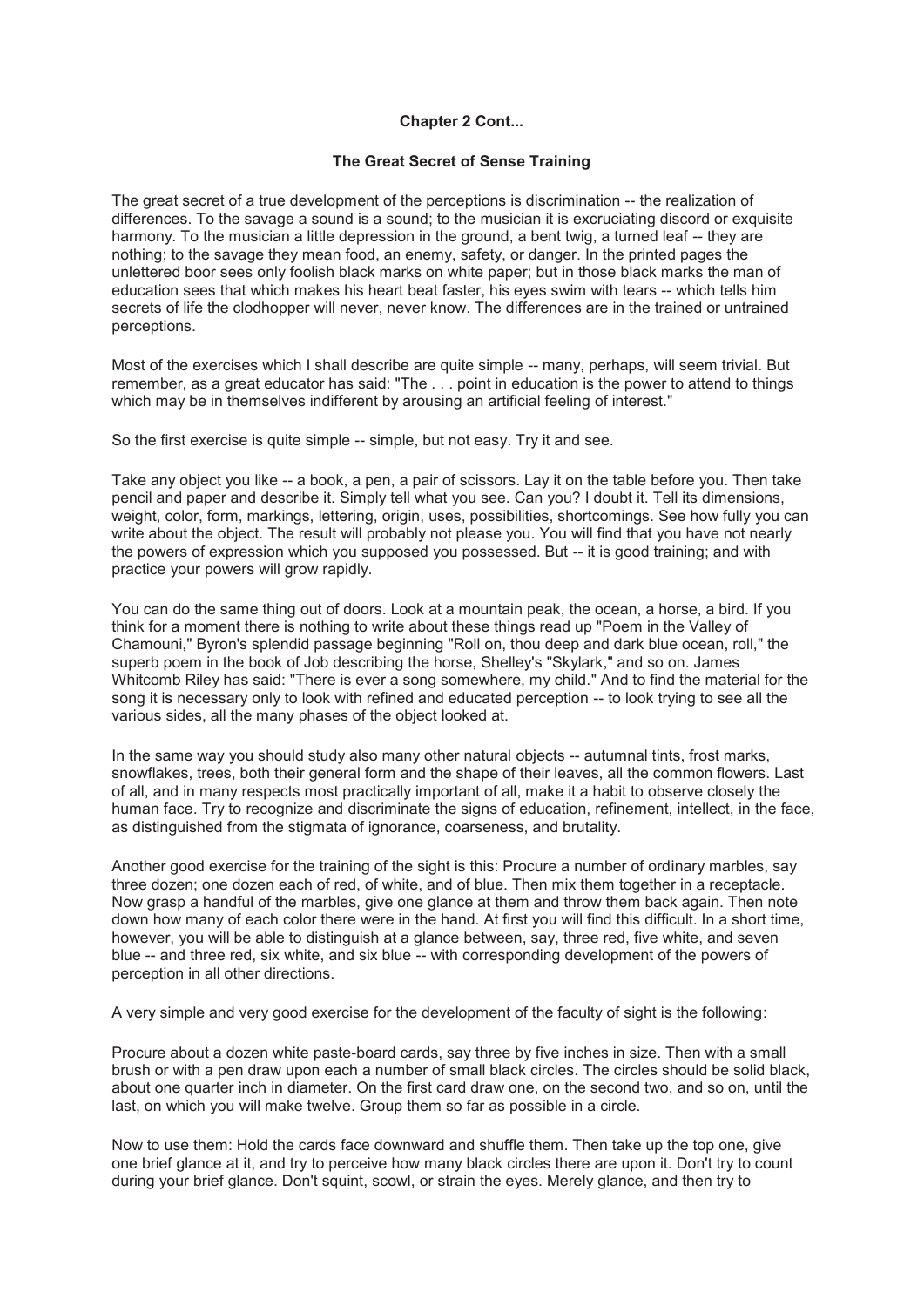remember and count what you saw. At first you will probably find it difficult to discriminate between five circles and six; after a time, however, you will be able to decide instantly upon any number of circles up to fifteen, twenty or even more.

# **Training the Ear to Hear.**

Few people know how to hear. Of most it might well be said "ears and they hear not." I do not mean that in most people the organ of hearing is in any way defective, but that as a result of inattention and lack of practice they do not get clear, vivid impressions from the sounds which impinge upon their auditory apparatus.

One of the best methods of training the hearing faculty is to listen attentively to the varied sounds of the country. The humming of insects, the cry of the robin, thrush, catbird, blackbird, swallow, -- all these and the many other sounds peculiar to the country should be carefully studied.

The sounds incidental to city life are less picturesque and in a sense less varied than those of the country; and yet, if we speak only of the musical advantages of the city, there alone we have material for a splendid auditory training. Concerts, the opera, social music, the phonograph, even the hand organs on the street provide opportunities for a training of the ear. These opportunities may be utilized in various ways.

One of the best and most practical, perhaps, is to habitually require of one's self a knowledge of the melody of popular selections. How many people, not distinctly musical, know the air of the "Soldiers' Chorus" from "Faust," the "Toreador's Song" from "Carmen," or the overture to "Tannhauser"? And yet these are things that we hear every day on the street organs.

A very fine exercise for the development of the hearing faculty is merely to listen to the ticking of a watch. A method which I have found very practical and helpful is the following:

Place the watch upon the table at which you are sitting. Now turn toward it the left ear. Can you hear it? Yes, plainly. Move a foot, two feet, three, four, from the table. Can you hear the watch? Yes. Now increase the distance, foot by foot, until you can no longer hear the watch. Now listen! listen! Concentrating the attention upon the sound until, out of the silence, or of a confusion of sounds, there comes to you the clear, rhythmical ticking of the tiny mechanism. All this time you are sitting with your left ear turned toward the watch. The same practice should, of course, be gone through with the right ear.

This exercise is valuable not only in cultivating the power of hearing, but also in developing concentration of the attention and will. It is merely another phase of the same method by which an orchestra conductor can, at will, select one instrument out of a band, and hear only that one to the exclusion of any other piece.

# **Training the Sense of Smell.**

We hear much to the effect that, as an animal, man is inferior to the beasts of the field; but, like a great deal else that we hear, it is not true -- at least not to any extent. The truth is that, merely as an animal, man is the masterpiece of creation. In actual strength, endurance, grace, and rapidity of motion, the best physical types of men compare favorably with any other animal of the same size and weight. This is a biological fact.

But in one respect, at least, he is distinctly inferior, and that is as regards the sense of smell. There are very few animals that are not better equipped than man in this respect.

For this inferiority there are many reasons, which we cannot discuss in this place.

I may remark, however, that in some people the sense of smell is developed to a surprising degree. I once knew a woman, well born and highly educated who, while blindfolded, could name any one of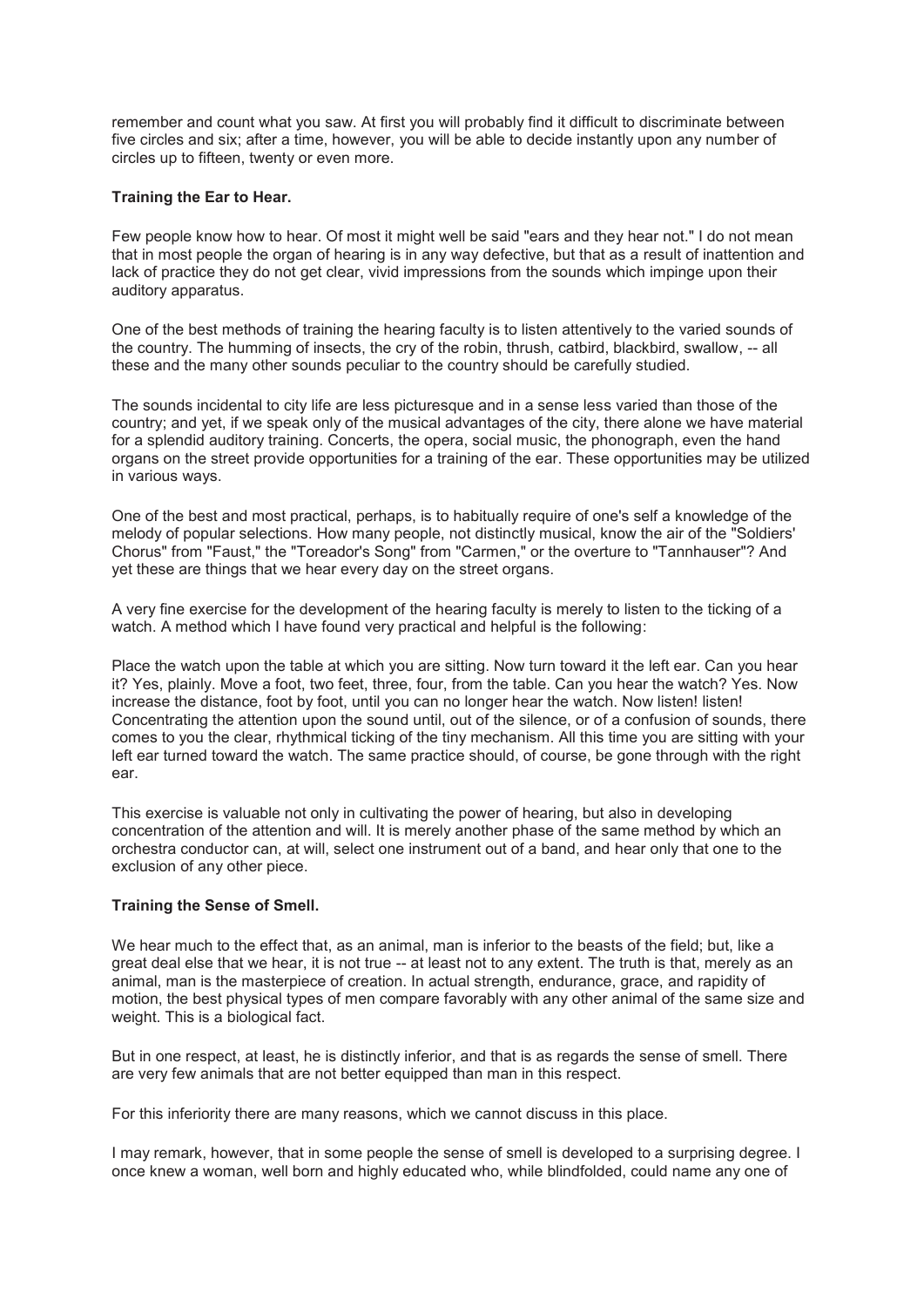her friends who came within a foot or two of her. The same woman was also usually able to determine, by their odor, the ownership of articles belonging to those whom she knew well. I know another woman who can distinguish copper, brass, steel, and iron by their taste and odor. I may also add that what we call "taste" is also largely smell. The achievements of tea, coffee, tobacco, and whisky experts depend very largely upon delicacy of the olfactory sense.

A good method of training this sense is the following: Procure a number of small pasteboard or wooden boxes such as are used by druggists in the dispensing of pills or tablets. Any druggist will provide them for a trifle. Then put into each box a small quantity of one of the following substances: cinnamon, cloves, red pepper, mustard, black pepper, ginger. A half dozen boxes are enough, selecting for them such of the above substances as are most readily procurable.

To practice this method, simply close your eyes, open a box at random and try to determine what the substance is by the odor. This method may be varied by having a number of small vials, each containing one of the fragrant oils, such as oil of cloves, wintergreen, lemon, verbena, lavender, peppermint, bergamot, nutmeg, and so on. It is a good plan also to take careful note of the distinctive odor of the various fragrant flowers so that they may afterward be recognized by the perfume which is peculiar to each.

# **Training for the Taste.**

There are, in reality, only four savors or tastes: sweet, sour, bitter, and salt. As I have just remarked, what we call taste is very largely smell, or flavor. The best way to develop delicacy of the gustatory sense is to eat very simple food, and to put thereon very little or no seasoning in the form of salt, sugar, mustard, pepper, vinegar, or other condiment. Then, and then only, will one be able to appreciate the real flavor of the food. No one, for instance, who is in the habit of using pepper and other condiments, can really taste a strawberry.

In conclusion, I want to emphasize two things: first, that a training of the perceptive powers is the best possible investment one can make -- even regarding the matter from its lowest view point -- the monetary; second, that the exercises which I have suggested in this chapter, while they may seem very simple, almost trivial, will in every case where they are seriously practiced, add immensely not only to the powers of perception but to practical efficiency of every faculty of the mind.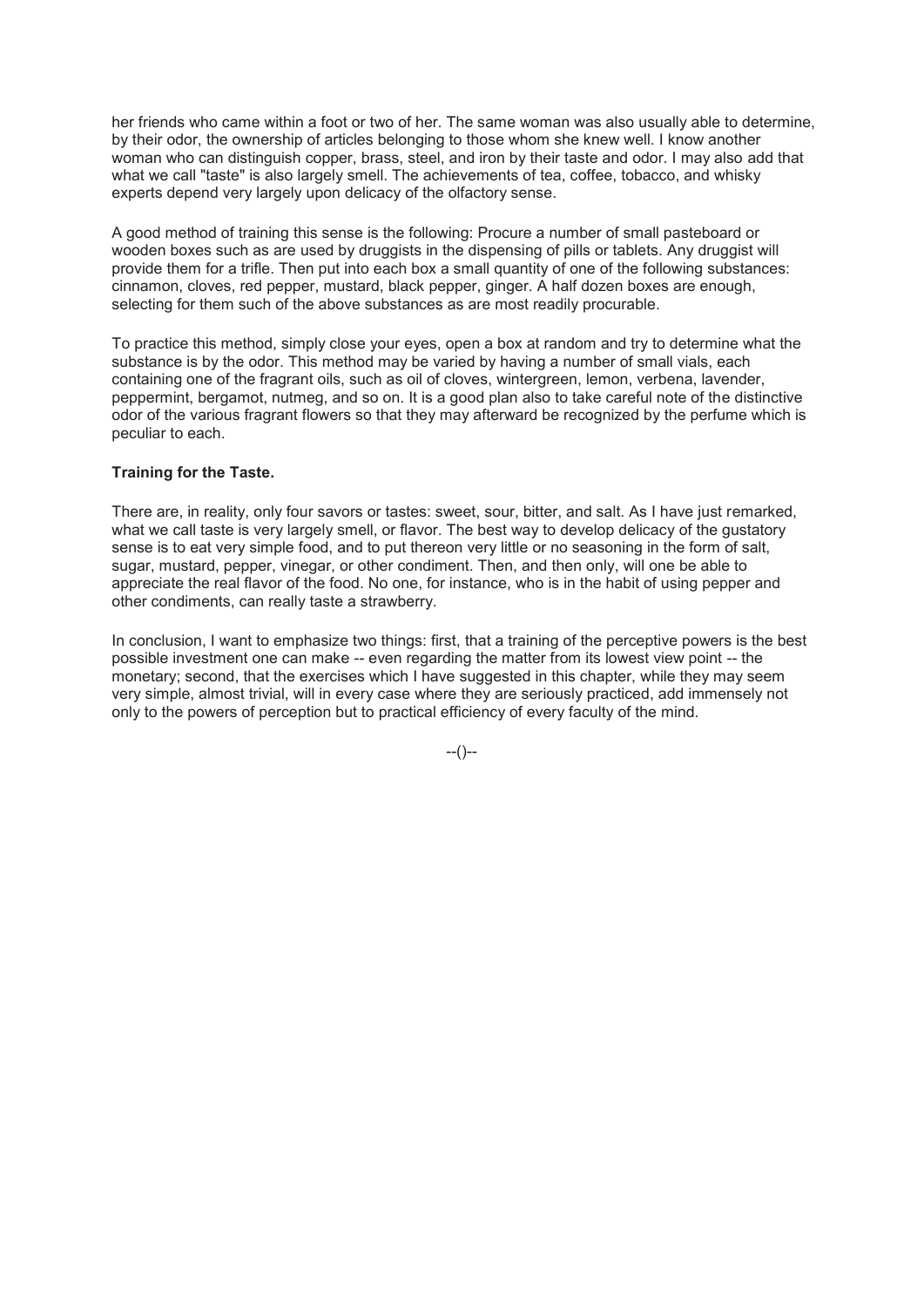# **Memory and How to Develop It**

#### *Memory is accumulated genius. -- James Russell Lowell.*

#### *Memory is the permanence of perception. -- Latson.*

THE value of any man to himself and to the world at large depends in great degree upon his memory -- upon his ability to recall and to use at any desired moment the recollection of what he has seen, heard, experienced, or thought.

Memory is really the stock in trade of our mental life. Our perceptions bring to us a vast mass of experiences -- things that we have seen, heard, touched, tasted, and smelled -- our thoughts and experiences. But these things are valuable only when they are held in the memory. For, unless they are remembered they cannot be used. Most of us have forgotten much more than we remember. We have studied – at school, at college, at home. We have read many, many books. We have had any number of interesting and instructive conversations. We have, some of us, traveled and seen many rare and curious things. And of it all, how much is in our possession at the moment -- how much is at our ready command? Not one tenth -- probably not one hundredth.

Imagine the enormous loss to us. Imagine the waste of time and effort. Imagine what it would mean to you or to me if, instead of possessing a memory which preserved for us only one hundredth of our experiences, we could remember and apply at will one half, three quarters, four fifths of what we have been through.

"But that is impossible," you say. Allow me to contradict you. There have been many cases of recollective power which prove otherwise. The most striking of these was Antonio Magliabecchi, who lived in Italy in the seventeenth century. From being a mere servant he rose until he became the librarian of Cosmo III., the Grand Duke of Turin. Magliabecchi's memory was prodigious; nothing that he had ever seen or heard or experienced was ever lost to him. It is said that after one reading he could repeat verbatim any book in the library of his patron, who at this time owned one of the largest collections of the day.

"Impossible," you say. Not at all. I know a man who can neither read nor write except to sign his name. He is an Irishman who began life in this country with a pick and a shovel. Today he is a man of wealth and power, financially and politically. He is a contractor, real estate operator, stock speculator, and is interested in several other lines of business. He keeps no books and employs no bookkeepers. All his values, dates, and figures are carried in his head; and at any moment he can tell to a cent how he stands with any of his business associates.

Among the ancient Greeks it was not at all unusual to find an educated patrician who could recite verbatim the entire poems of Homer -- the Iliad and the Odyssey. Cyrus the Great could call by name any man of his army, numbering one million. Napoleon had power of memory almost as remarkable. Gladstone, when presenting to Parliament his yearly budget, would speak for several hours, presenting monetary details running into many million pounds without one glance at the written report lying on the table before him. Robert G. Ingersoll, that great jurist and brilliant orator, would attend a trial lasting many days without taking any notes. Yet in his speeches to the jury, lasting sometimes many hours, he never forgot or missed a point of the opposition.

And so I might go on. Scott, Milton, Shakespeare, Washington, Clay, Webster -- all these were remarkable for their power of memory. In fact it is safe to say that every man who has ever attained a high place among men has been possessed of a retentive and exact memory.

So we can see that, as an asset in practical life, whether one's ambition be literary, artistic, scientific, or merely the transferring of dollars from some one's pocket into his own -- as a practical asset, power of memory is of the highest conceivable value. A good memory will give you an incalculable advantage over others -- an advantage which no other mental qualification will balance.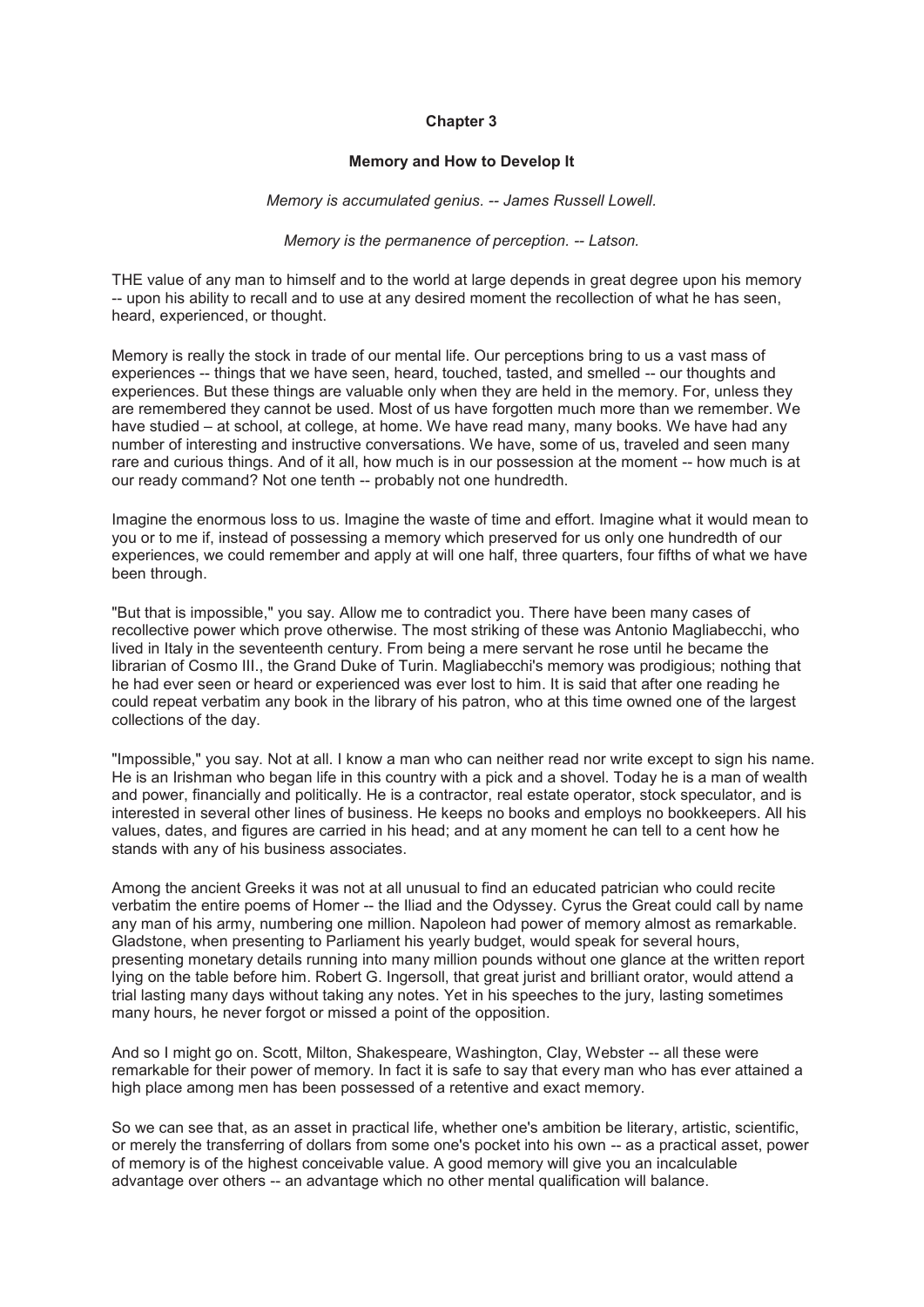## **Memory Training Not Difficult.**

The mind is like potter's clay -- it is easily molded. And there is no direction in which development is so easy as in the department of memory. Even a few days of practice along the lines which I shall suggest will generally make a noticeable difference, and two or three months of conscientious training will often be sufficient to metamorphose a poor, weak, and inexact memory into one that is tenacious and reliable.

#### **The Nature of Memory.**

In the introductory article of this series I promised you that I would not be theoretical or descriptive, but that I would make these chapters purely practical. Now, I intend to keep my word; but, in order to make what follows more intelligible and helpful, it will be well just here to stop for a moment and make a few brief statements as to the nature of memory.

In the first place, I may say at once that, in reality, there is no such thing as "the memory." This sounds very much like an old-fashioned Irish "bull"; but it is merely a statement of sober fact. There is no memory: there are only memories. When I say that I am not merely juggling with terms; the difference is important and fundamental.

I mean just this: Memory is not, as we used to be taught many years ago, a "faculty of the soul" -- a little section of the brain to be developed all by itself. Not at all. Memory is merely a term used to describe the way that certain acts or thoughts tend to remain in the mind. And every act or thought has its own separate little memory.

Some acts or thoughts we remember easily; other acts or thoughts we remember with difficulty, if at all. If some one were to describe to me the details of a case of insanity, symptoms, history, treatment, I should remember it a long time; because, as a physician,

I am interested in psychiatry. But, although I listened patiently a day or two ago to a long account of the Wall Street adventures of an acquaintance of mine, I am quite sure that I could give no intelligent account thereof, because I know little and care less about such matters. In the same way some people have good memory for names, but cannot recall faces, others can remember dates, but have no power to recollect names. And so on.

The point is just this: We remember best the things in which we have most interest, the things with which we are most familiar. The little memory of any act or thought may stick in the mind or it may not -- whether it is or is not remembered depends mainly upon the amount of attention we have given to that act or that thought at the time it was occurring.

If, therefore, we would have fine powers of memory -- if we desire a large supply of clear, vivid memories all under instant command, it is essential that we should pay to the thing we wish to remember strict attention and careful study. And this is really the great secret of what is called "good memory."

In other words, a memory is simply a permanency, a recurrence, of a perception; and that memory is clear and complete just in proportion as the perception was clear and complete. If, on an introduction to a stranger, I scarcely glance at his face and pay little or no attention to the name, I am not likely to remember either the man or the name. If, on the other hand, I look closely at him and attend carefully to the name, I shall be likely to remember it, perhaps for years.

I, myself, frequently have presented to me twenty-five or thirty strangers in the course of an evening; and I am usually able afterward to recall all or nearly all of their names and faces.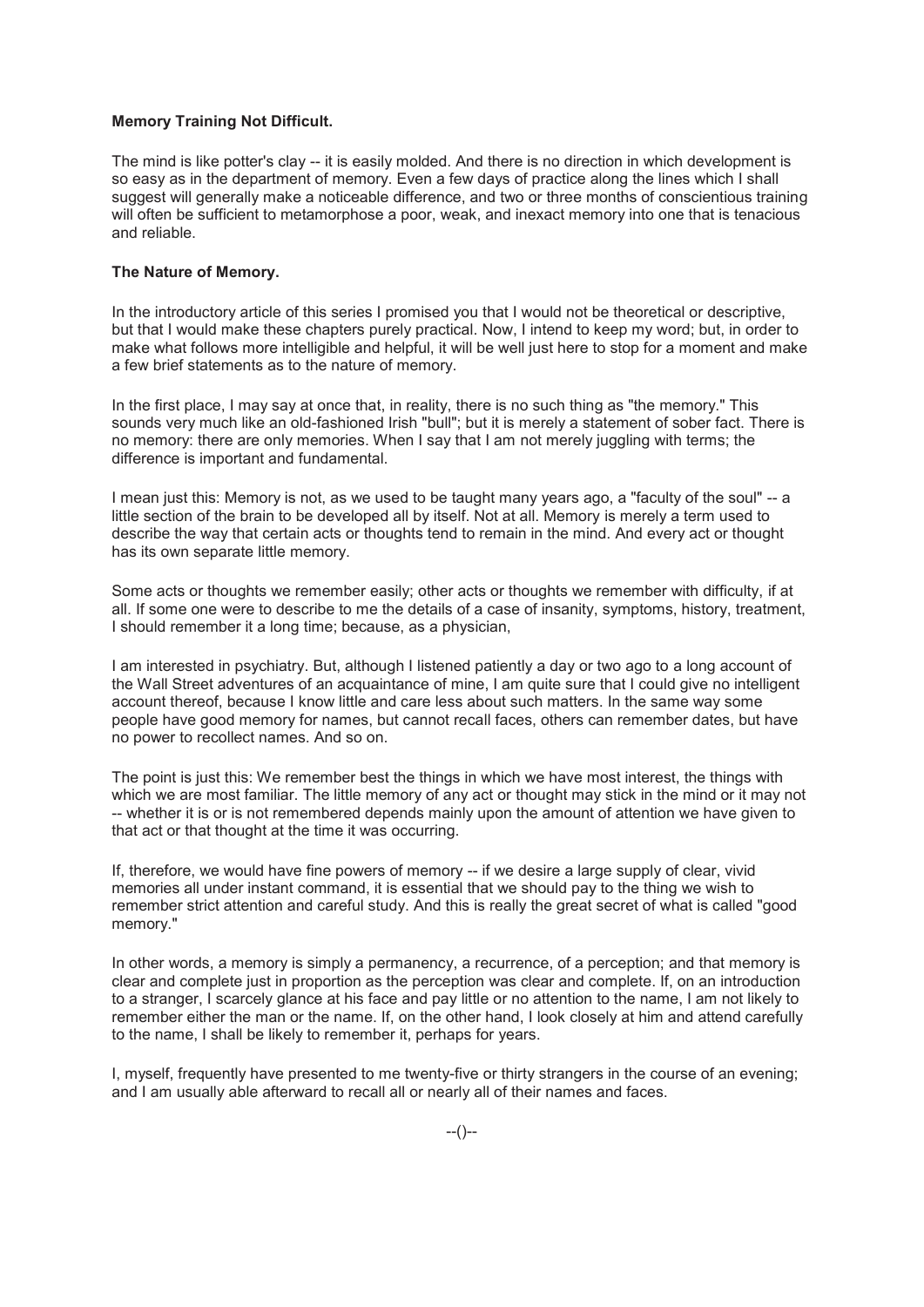# **Chapter 3 Cont...**

#### **The Basic Law of Memory**

Now, then, based upon the principle just discussed, we may formulate our first rule for the development of memory: Study the object you wish to remember in all its phases, in all its peculiarities, in all its relations. For the time being keep every other thought out of the mind. Make the object part of yourself; and you will never forget it. I say object, but I mean, of course, anything, fact, figure, idea, principle, or plan, to all of which the same rule applies.

So much for the rule; but you would like to know exactly how to apply this rule to practical development. Well, one of the best ways I know is the following:

You are walking down the street. A carriage passes at which you have glanced casually. After it has passed, question yourself about it. What kind of a carriage was it -- landeau, barouche, brougham, or what? What was the color of the wheels? Had they rubber tires? How many horses were there? Their color? The coachman -- black or white? The livery, if any? How many occupants -- men or women? How dressed? Do you remember all their faces, so that if you saw them again you would know them? And so on.

By the time you have done this conscientiously on a dozen occasions you will be surprised and delighted at the improvement in your ability both to perceive and to remember; for, as I cannot reiterate too often, the two, perception and memory, are practically one.

Well, after passing the carriage and getting all the good you can out of the experience in an educational way, you will come to a shop window -- the window of a toy shop, let us say. Don't stop to look at the window; that will merely confuse you. Take one glance at it, and pass on.

Then ask yourself what you saw in the window. If practicable have a pad and pencil, and write down each article as you remember it. This is the method employed by the famous conjurer, Robert Houdin -- a method by which he so trained the memory both of himself and of his young son that they were able to remember over thirty thousand questions and answers, which formed the code of their famous "second sight" act.

Another valuable method of memory training is to make it a rule every night, either before or after retiring, to review in detail the events of the day. This was the method employed by the great Edward Thurlow, lord high chancellor of Great Britain. At first his memory was so poor that he was unable to recall what he had eaten for breakfast. Eventually, however, he developed one of the most remarkable memories on record. I know of a number of cases in which this method has proven of the utmost value.

Another very simple and convenient, but at the same time very useful, method of culturing the power of recollection is the following: Take some interesting book, such as a historical work, or some attractive novel. Read a paragraph to yourself slowly and carefully. Then close the book and repeat aloud the substance of the section which you have just read. Make no attempt to repeat the passage word for word. Simply give the sense of it as you remember. It matters little whether you repeat the author's words or use your own. After your first attempt (which is not likely to be a striking success) read the paragraph again and make a second effort to recall and express its general meaning.

When you have learned this paragraph fairly well, pass on to the next, and so on, until you come to the last paragraph on the page. Then take that page as your task, and give an account of the entire page. After practicing this way on every paragraph and every page until the end of the chapter, take the chapter as a whole and repeat it as fully and exactly as you can.

This seems like hard work. And it is, at first. But it soon becomes interesting, especially as you begin to find that, although at first you were unable to give any clear idea of a paragraph you had just read, you are soon able to recall, and to clearly express, the sense of an entire chapter without any great effort or difficulty.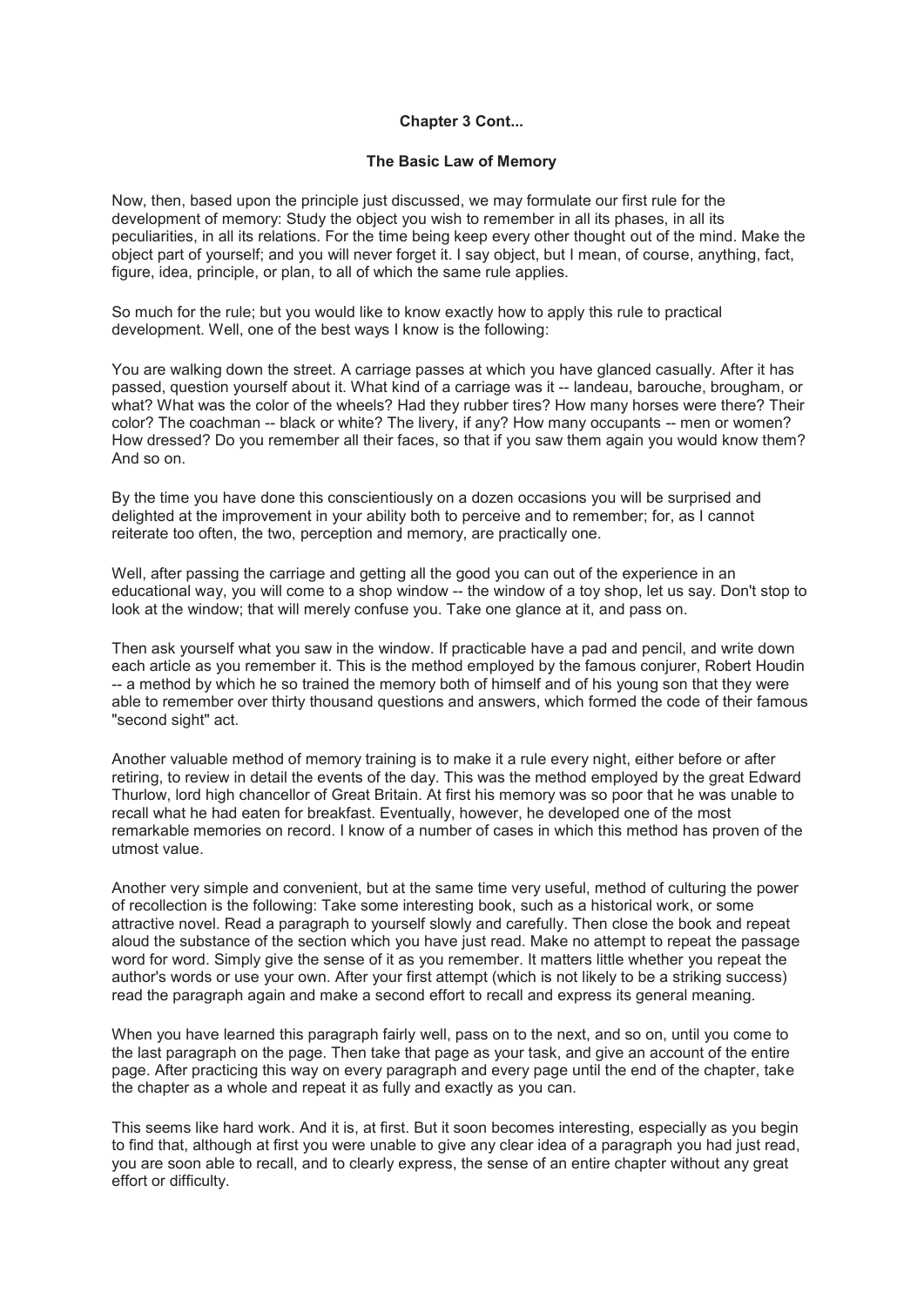This exercise trains not only the memory, but the perceptions, the will, and the powers of expression. So far as I know, it was invented by Henry Clay, in his early farm boy days, and was often quoted by him as being the method which had done most toward developing his prodigious memory and splendid oratorical ability.

A valuable variation of the above exercise is to write out at length, instead of attempting to express in spoken words, your recollection of the paragraph, the page, the chapter. For those who desire the widest development -- a development of the power of expression in writing as well as in speech -- I should suggest that they practice this exercise by both talking and writing their memories of the passage.

By the time you have gone over one book in this way, talking out certain passages and writing others, you will not only know that book in a way that few people ever know any book; but you will have developed added powers of attention, will power, memory, and expression, which will prove a surprise and a delight to you.

# **The Pictorial Faculty.**

One of the prime secrets of memory is to develop the ability to recall before the mind a picture of the object desired -- a vivid recollection of its appearance. When a schoolboy I discovered that there was no use whatever in my studying either my spelling or my geography lesson. All that was necessary was for me to pass my eye slowly down the list of words for spelling and to look at the map of the particular section we were studying. After that I could bring up before me a clear picture of any word called for or of any section of the map covering our lesson.

In questioning musicians who are able to play from memory long passages on the piano or violin, I find that in the majority of cases they remember the appearance of the page of music, and follow the notes just as if the real page were before them. This power of visualizing memories has been in some people developed to a surprising extent. The mnemosynic [Mnemosyne was the personification of memory in Greek mythology] achievements of the Houdins and of Magliabecchi referred to above, as well as of other prodigies like the mathematical wonder, Zerah Colburn, and his prototype, Jacques Inaudie -- the memory feats of these depend largely, in some cases entirely, upon the visualizing faculty.

And what is the best method of developing this power of sight memory? There are several very simple and valuable. First try this: Write out in a clear hand a list of words in column form. The list should contain at first not more than five or six words; later it may be extended to twenty or even thirty.

Now place your list of six words before you and look at it for a moment. Don't stare or strain the eyes. Don't try to remember the words -- yet. This is the moment for observation -- forgetting upon the photographic plate of the mind a clear memory-picture of the list of words. After a moment of steady gazing, cover the paper and try to remember exactly what the words were and how they looked. At first you are likely to find this difficult. Soon it will be easy to remember six -- to recall the words, passing up as well as down the column. Then gradually increase the number until you can handle at least twenty-five.

A useful variation of this exercise is to use figures instead of words, arranging them at first as a square of four figures, and calling each one off while you remember its position. Here again, as soon as four is easy for you, increase the number of figures by two, until you can retain, after a single look, a clear picture of thirty-six or more figures. I have known a boy of twelve who was able to remember sixty-four figures -- a square of eight figures up and eight across. He would, on request, call off first line of figures forward, third line of figures backward, line of units down, and so on -- in other words, this boy could see in his mind's eye a mental picture of those sixty-four figures that was absolutely as clear as the original had been to the physical eye.

I may add that the boy I refer to was not in any sense exceptional, save that he had become interested in the "tricks" which I taught him and his fellows. All of them are now men of notably fine memory.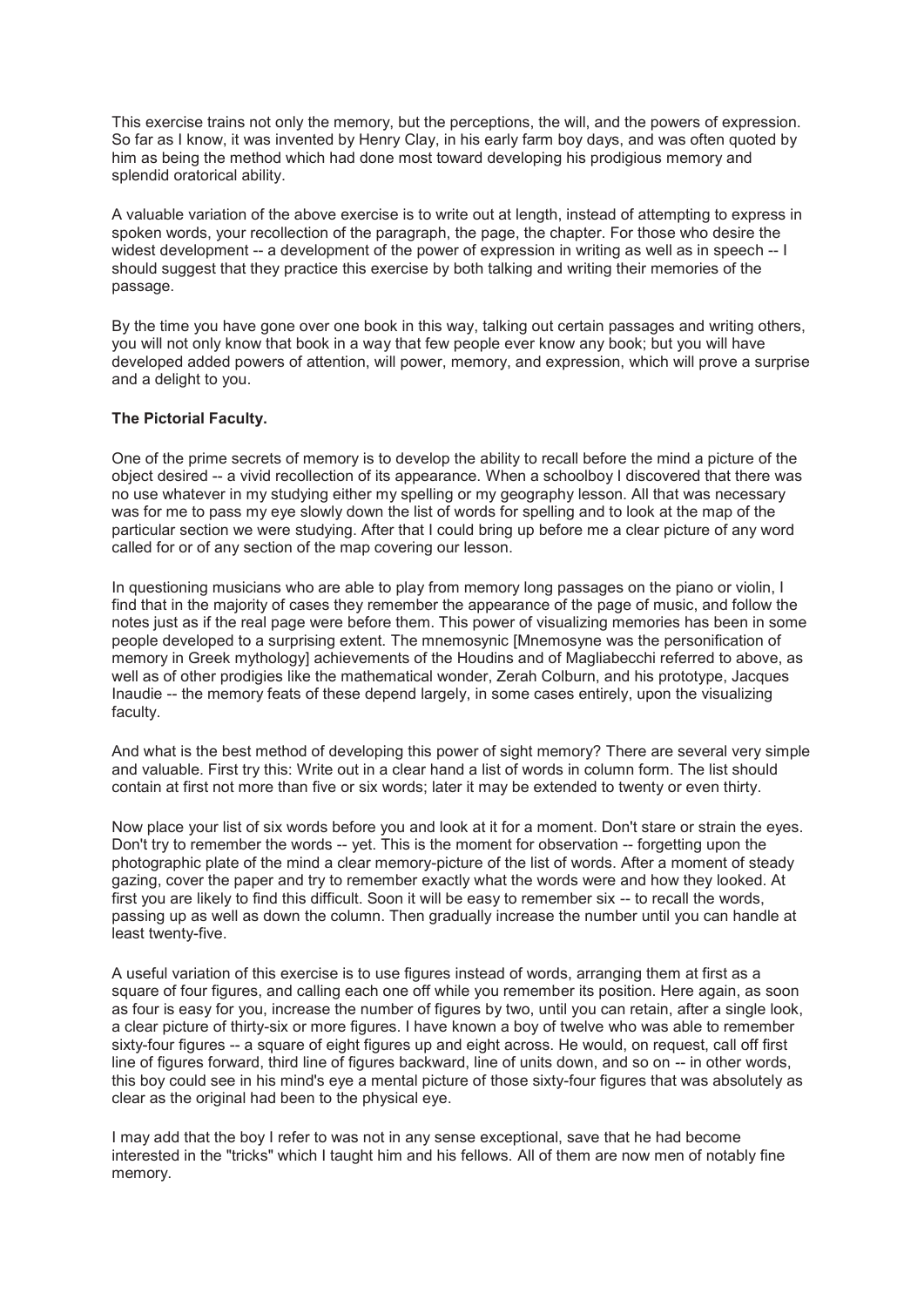The same method may be varied in other ways. For instance, letters may be substituted for the figures or words may be arranged in groups, say twelve in groups of three each, the exercise being to remember not only the word but its position in relation to the other words. So exercises for developing the power of memory can be multiplied indefinitely. Those given above, however, are more than sufficient, if properly practiced.

*Union accomplishes all things. -- Sophocles.*

*I have only to take up this or that to flood my soul with memories. -- Mme. Deluzy.*

*The whole art of mental training is based upon the fact that any action at first executed with conscious effort becomes, in time, sub-conscious and habitual -- Thompson Jay Hudson.*

*Within the secret chambers of the brain, the thoughts lie linked by many a mystic chain. Awake but one, and lo, what legions rise! Each stamps its image as the other dies. -- COWPER.*

 $-(-)$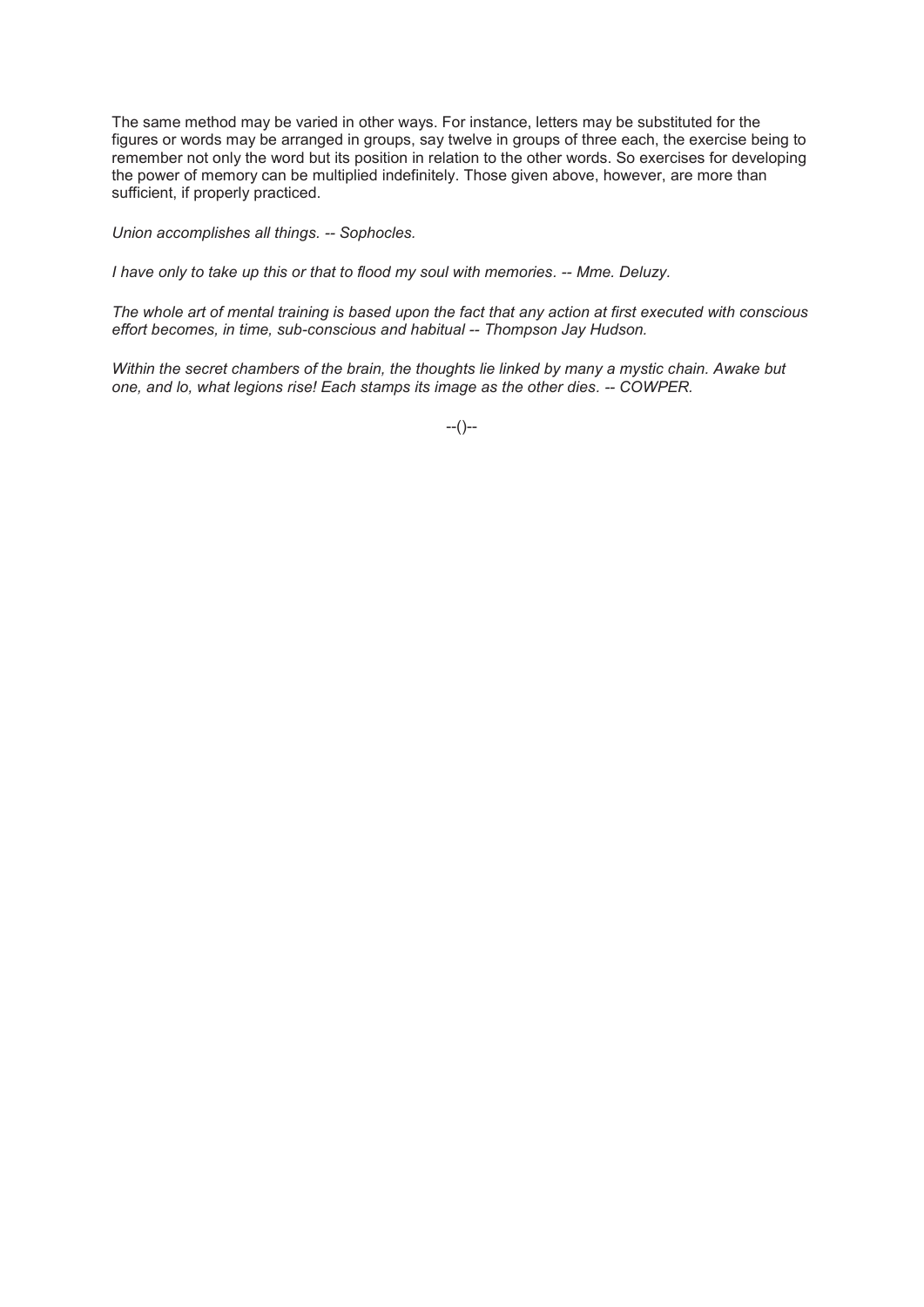# **Association of Ideas**

OF all the operations of the mind the one most directly conducive to mental readiness is the power of associating or grouping ideas. The man or woman in whom the power of association is well developed has a mind which may be likened to a vast skein of threads. Each thread represents an idea. And of these thread-ideas all those which are at all related are grouped together like so many threads tied in a knot; so that if you touch one of the thread-ideas you are instantly in communication with all of that group.

When ideas are grouped or associated in this orderly manner any thought coming into the mind will instantly suggest a large number of related thoughts. This means an active, an efficient, frequently a brilliant mind.

Now let us understand at once that what is commonly called "education" -- that is, a mere knowledge of facts -- no matter how extensive it may be, does not necessarily confer the power of associating or grouping ideas in such a manner that they are readily available for purposes of speaking, writing, or thinking. Indeed I have known men of vast learning who could not talk well, who could not write well, who could not even think well. A well stored mind -- that is, mere erudition, while it can be acquired only by a person with a good memory, does not by any means necessarily imply the power of association.

One who possesses unusual power of associating ideas is always interesting; often brilliant. His ideas are, as I have said, like threads knotted together. Each idea suggested to him calls up in his mind many related ideas. In the mind of the merely erudite man, for instance, the mention of the word "horse" will arouse few, if any, other mental pictures. In the mind, however, of the person who has the power of association the idea "horse" awakens a large number of interesting thoughts. There is the horse so superbly described in the biblical poem, Job.

There is the famous horse Bucephalus, the war charger of Alexander the Great, whom only he could ride. The person with strong power of association remembers, too, the wonderful horse, Kantara, ridden by Gautama, the Buddha. Then he thinks of the horse of Darius which, by neighing at the critical moment, caused his master to be elected king of Persia -- Darius the Great. He recalls to mind the story of the great wooden horse, inside of which the Greek soldiers were smuggled into Troy, to the downfall of that city. And lastly, the man with trained powers of association will be able to tell you something about the interesting history of the horse, both before and since it was first tamed and ridden many thousands of years ago by Melizeus, King of Thessaly.

And so with any other subject you might suggest to him. In the mind of such a person every idea is intimately associated with many other more or less related ideas; and, even though his actual stock of information may be small, his mental images are so closely

connected and so quickly recalled that the practical power and usefulness of his mind is greater than in the case of another person with a larger stock of knowledge and inferior power of association.

Another great advantage of well-developed powers of association is that it is almost a preventive of forgetfulness. As I have explained in the chapter on the training of the memory, that which we fully understand, we do not, cannot, forget. Now a complete understanding of any idea is simply the result of a process of making that idea the center of a mass of associations.

If you had to leave your boat in a stream with a very rapid current you would tie the boat to the shores, not only with one rope but with several ropes running to different points on each side of the stream. And the more lines you tie the boat with and the more directions they extend in, the less likely will your boat be to escape, and the more readily can you recover it at will. The same principle applies to ideas. Each associational relation is like a tiny thread binding one particular idea to another idea; and, when we bind that one particular idea to a great many other ideas, we make sure, first, that we will not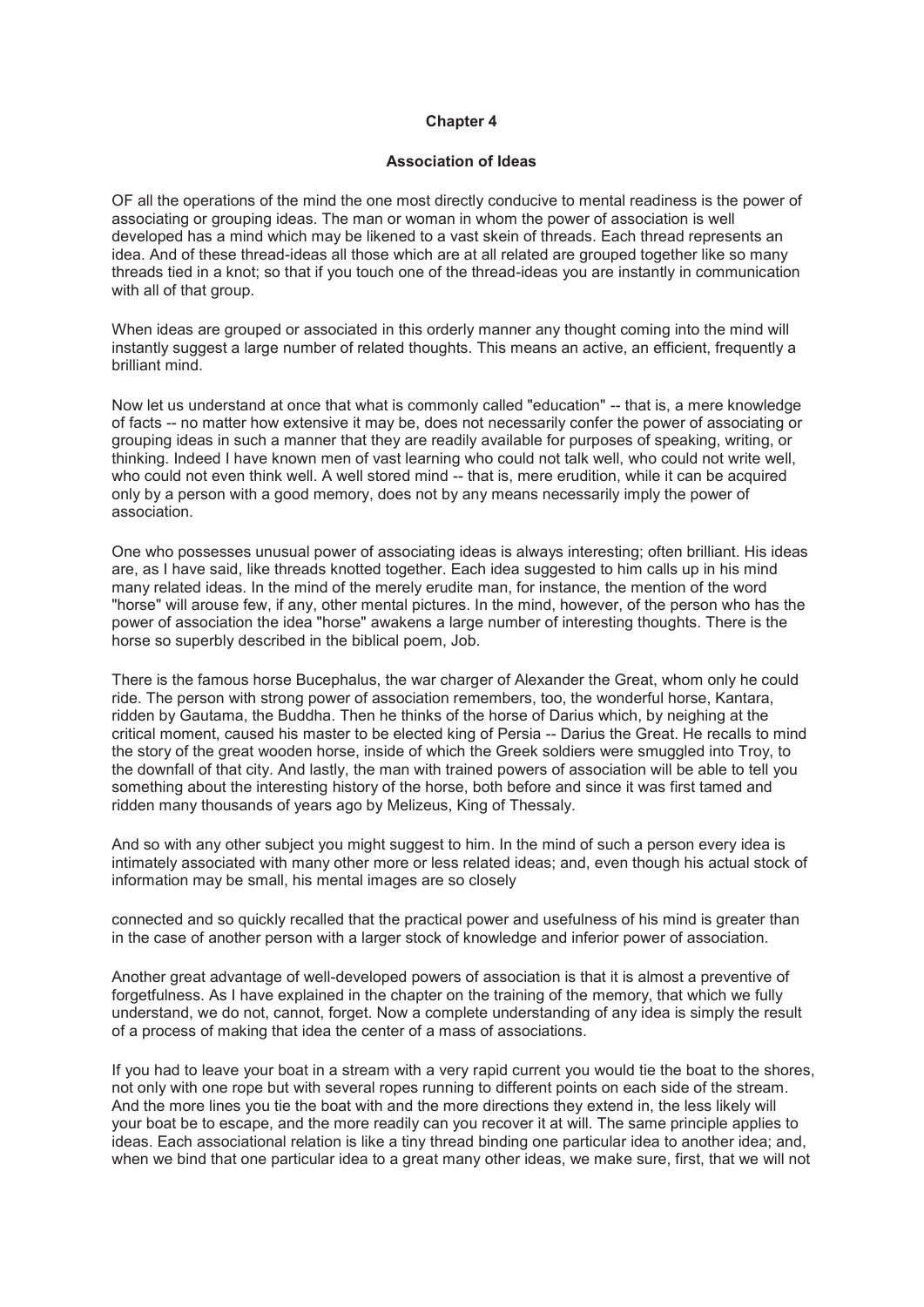forget it, and second, that when there comes into the mind any one of the ideas with which we have associated the new idea, the new idea will immediately be drawn into the mind.

All this being true, we will be ready to appreciate the following important statement: It is necessary to get into the mind a large stock of ideas; this can be done only by perception and memory; but it is equally necessary that the ideas and memories in the mind shall be so associated or grouped that one idea instantly calls up many other related ideas. And this can be done only by developing the power of association.

#### **How Associations Are Made.**

And here arises the practical question: How shall I so train my mind that the ideas it contains shall be closely associated, each one with many others?

In trying to give you an intelligible answer to this question it will first be necessary to discuss briefly something of the process by which associations are formed in the mind.

Some one has said: "Thoughts are things." Now this statement is quite meaningless unless we have a clear idea as to what is meant by the term "thing." But let us imagine for a moment that the "thing" is something concrete, commonplace, and physical, like a brick -- an ordinary building brick. For a thought may be regarded as an object, a thing, just as a brick can be studied as an object, a thing.

Now in order to make associations around anything we must first of all get a clear idea of that thing. And so we must begin by studying our brick -- analyzing it. We will find that the brick has form, color, dimensions (length, breadth, thickness), weight, hardness, roughness, certain utilities and possibilities, history, money value, and so on. This process of determining the qualities peculiar to the object or idea is called analysis; and analysis is the first step essential to the formation of associations. For it should be understood that most of the ideas associated with any particular object are based, not upon that object as a whole, but upon some quality or qualities of the object.

Now having analyzed our brick we may take certain of its qualities and on that basis make associations between the brick and other objects or ideas. If we take its form we shall find that it is something like a wooden paving block, something like a book, something like a cigar box. If we take the usual color of the brick-red, we note that it resembles terra cotta, the building material, that it is a shade frequently seen in wall covering and rugs and also found in the shingle stains often used on the roofs of country houses. As to the uses of the brick, we find the brick can be associated with granite, marble, and other building materials, cobble stones, wooden paving blocks, concrete, and various other substances used for pavement, and so on.

Now, in all this we have gone through four distinct processes of reasoning; and, without these four processes, no association between ideas could exist. First of all we analyzed our brick; next we extended our ideas of it, trying here and there until we found certain objects which could be associated with the brick. Lastly we noted that every other object we thought of was either like the brick in some certain particular or was entirely unlike it in every particular. These processes we may call extension, likeness, and unlikeness.

So these four processes of reasoning -- analysis, extension, likeness, and unlikeness -- must be gone through in order to make complete and valuable associations.

In the example just given I chose for my object a brick because the mere fact of its being a simple, prosaic, and commonplace object rendered my explanation more clear. The same process, the same treatment, however, may and, in fact, must be applied to other and more complicated ideas.

First of all we analyze the object from every standpoint and in every particular and detail. If a concrete object we study all its qualities as we did in the case of the brick. If an idea, we consider carefully all its phases. Then trace all its relations to other ideas, noting in what respect it resembles or differs from such other ideas. Then we shall have gone through the four processes -- analysis, extension, likeness, and unlikeness.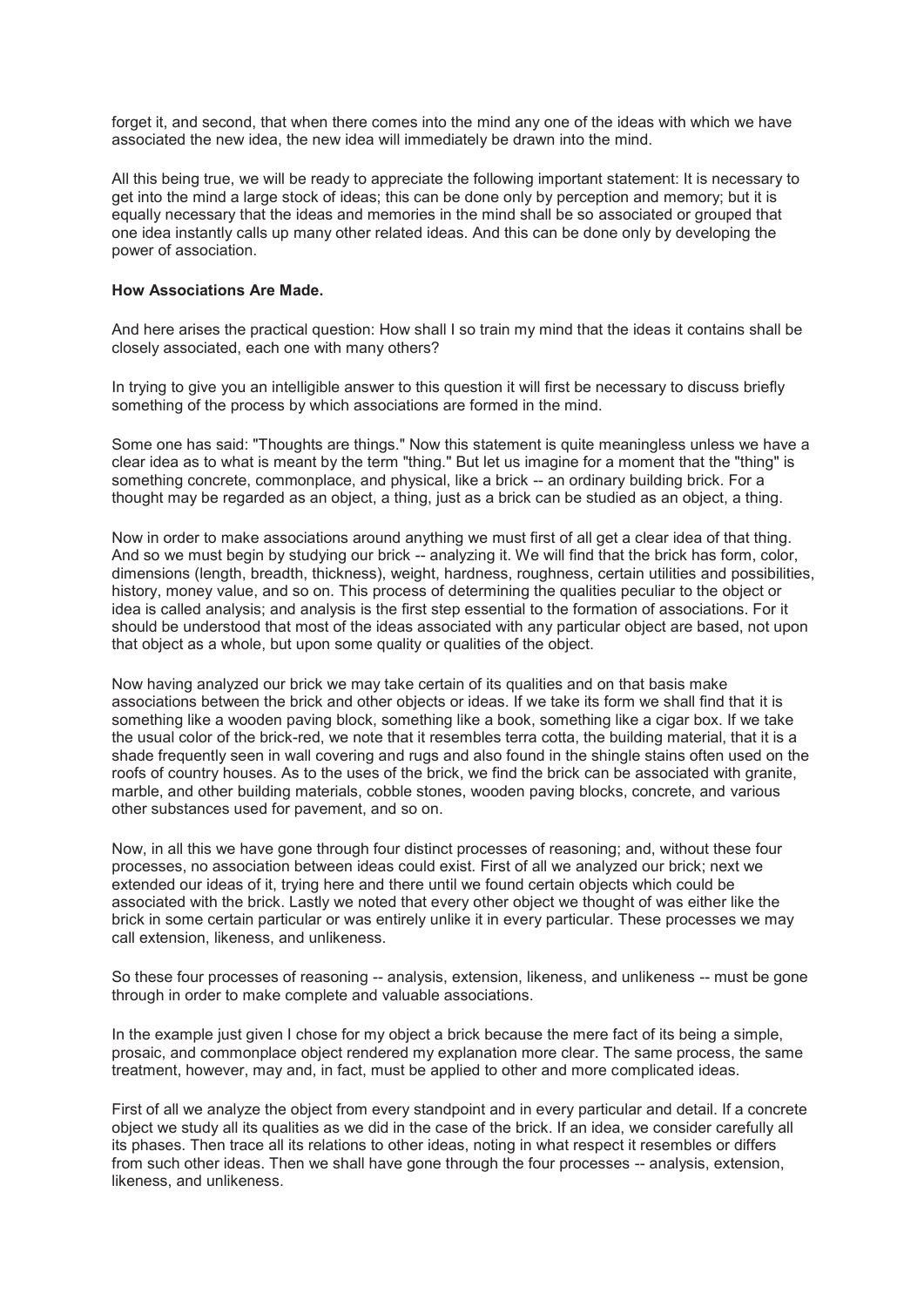To give you an instance illustrating this interesting and important method: Not long ago I was one of a number of guests at a country house. One evening when a number of us were sitting on the porch, the little daughter of our hostess approached with a dish containing some fine apples, and said to me: "Will you have an apple, Doctor?" "My dear, that is a dangerous question to ask a man," said I. "Do you not know that all the sin and misery in the world came because a woman once asked a man to have an apple -- and because he took it?"

And the child laughed and said: "Oh, I know. You mean the apple that Adam took from Eve." Clever child!

Now my remark was made without any conscious effort of mind whatever -- without any striving or deliberate action of the will. It was entirely subconscious and effortless. Afterward I amused myself by tracing out exactly what my mind had done when the child asked that question. And this is what happened: Analysis "girl -- offers apple." Out of this analysis I selected the idea "apple" and upon this based my extension. First of all I thought of the old adage "tender as the apple of the eye."

Then in rapid succession there came into my mind memories of: the apple that William Tell is said to have shot off the head of his son; "apples of gold in pitchers of silver" mentioned in the Bible; the "apple of Sodom," the fruit of the other tree, which is beautiful externally but filled with a kind of ashes -- therefore often used as a symbol for disappointment; the apples of the Hesperian field, said to be guarded by the four mystic sisters -- the Hesperides; the apple for which Paris ran his race.

Now all of these ideas, found by extension of the original idea "apple," were appropriate; but none seemed quite to fit. Then came the thought of the story of Eve and her proffer of the "apple" to Adam. This exactly fitted the occasion. And hence the reply.

In this instance also you can easily trace the processes -- analysis, extension, seeking resemblances or likenesses, and discarding ideas less appropriate or unlike. And do not forget that, in the mind that is even fairly well trained, these pictures flash up with incredible rapidity. I know that in my own mind, as in the instance just cited, six or seven pictures will often occur, and I will select the one which it seems appropriate to mention, within the few seconds that ordinarily intervene between a remark and the reply to it.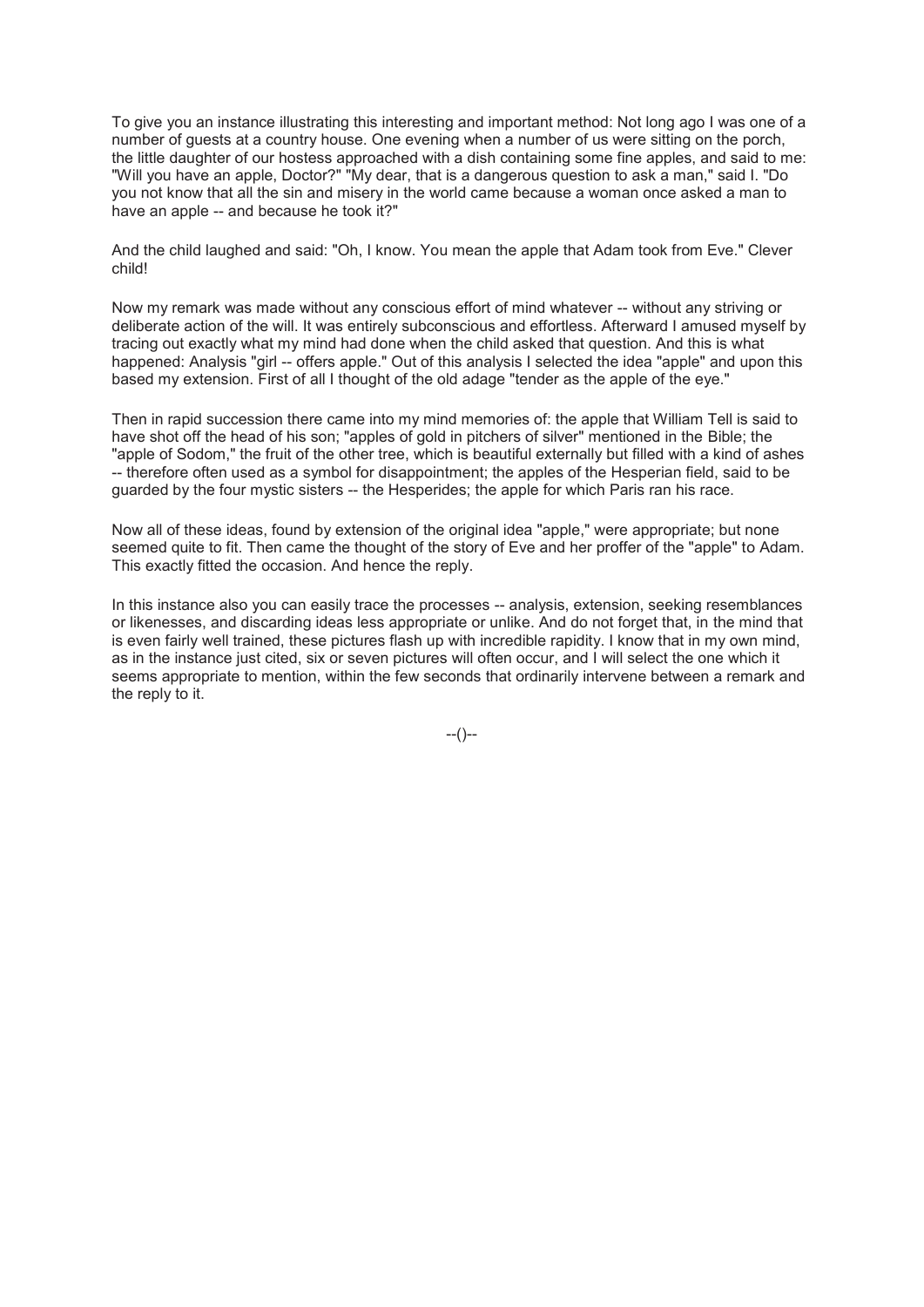# **Chapter 4 Cont...**

# **Association and Memory**

In an earlier paragraph I told you that proper association of ideas practically insured power of memory. Let me now try to give you some notion of how this principle of mental activity can be utilized.

Let us take a simple instance. Epictetus says: "My mind to me a kingdom is." Now, first of all, we consider this splendid utterance until we thoroughly understand and appreciate it. That is good, but it is not enough. We desire to possess this sentence -- to make it a part of our mental stock in trade, so that we can use it at appropriate times in public speaking, in writing or in conversation. How shall we do this? Well, we have really four ideas in the quotation: the mind, a kingdom, contentment (implied), and the personality of the man, Epictetus, who wrote the sentence.

Let us first learn something of Epictetus. Let us analyze his character and place a mental picture of him in the midst of a network of associations which will make that picture of Epictetus our own forever. We find the following points for association: A slave -- became free -- great philosopher -- blameless life -- banished -- friend of Adrian and Marcus Aurelius.

So we may associate the picture of Epictetus with the following ideas:

slaves who were great men; great philosophers who were banished; men of humble origin who became friends of kings; Adrian and Marcus Aurelius -- any one of these will almost certainly suggest to us the idea, the mental picture, of Epictetus.

Now to return to Epictetus' sentence: The three ideas, kingdom, mind, contentment, should each be dwelt on for a moment in this wise: Kingdom, a place of vast extent, unlimited resources, boundless possibilities, infinite powers, much to explore, much to conquer. And to Epictetus, his mind was like a kingdom; and he was content. After the idea of a kingdom of great extent, take up the thought of the mind and its possibilities.

Dwell on this until you see how, to a man of intellect, the mind is really a kingdom -- a kingdom more interesting and wonderful than any mere physical country could possibly be. Then ponder on the notion of contentment in spite of humble circumstances. Associate this with the idea of Thoreau, of Purun Dass, of Diogenes, of Gautama, and of Jesus of Nazareth -- all of whom were content to live simply, finding their kingdom in the mind and soul. "My kingdom is not of this world," said Jesus.

Thereafter any of these ideas will be likely to suggest the epigram we are studying; for all of these ideas are now united together by the network of associations we have constructed.

Now to work out in this way all the many things which you want to remember and to have at instant command, seems, of course, like very hard work. Happily, however, such a method of forming associations, of binding ideas into bundles or clusters, as it were, is necessary only until the habit is once formed. Then the matter goes on automatically, of itself.

# **Conscious Action Becomes Unconscious.**

It is a beneficent law of the mind (and of the body, too, for that matter) that any act, after it has been repeated a certain number of times, tends to become automatic -- to do itself without any sensation of effort, sometimes even without our knowledge. A few months of careful effort will in practically every case develop such a habit of associating apposite ideas, that the student will possess, without further care or drill, this most superb accomplishment of the mind -- the power of association.

It requires both care and attention to form any desirable habit, either of mind or body; but, the habit once formed, no further care or attention is necessary. To learn to write, for instance, to form the letters, to combine them into words, to elaborate the words into sentences and paragraphs, the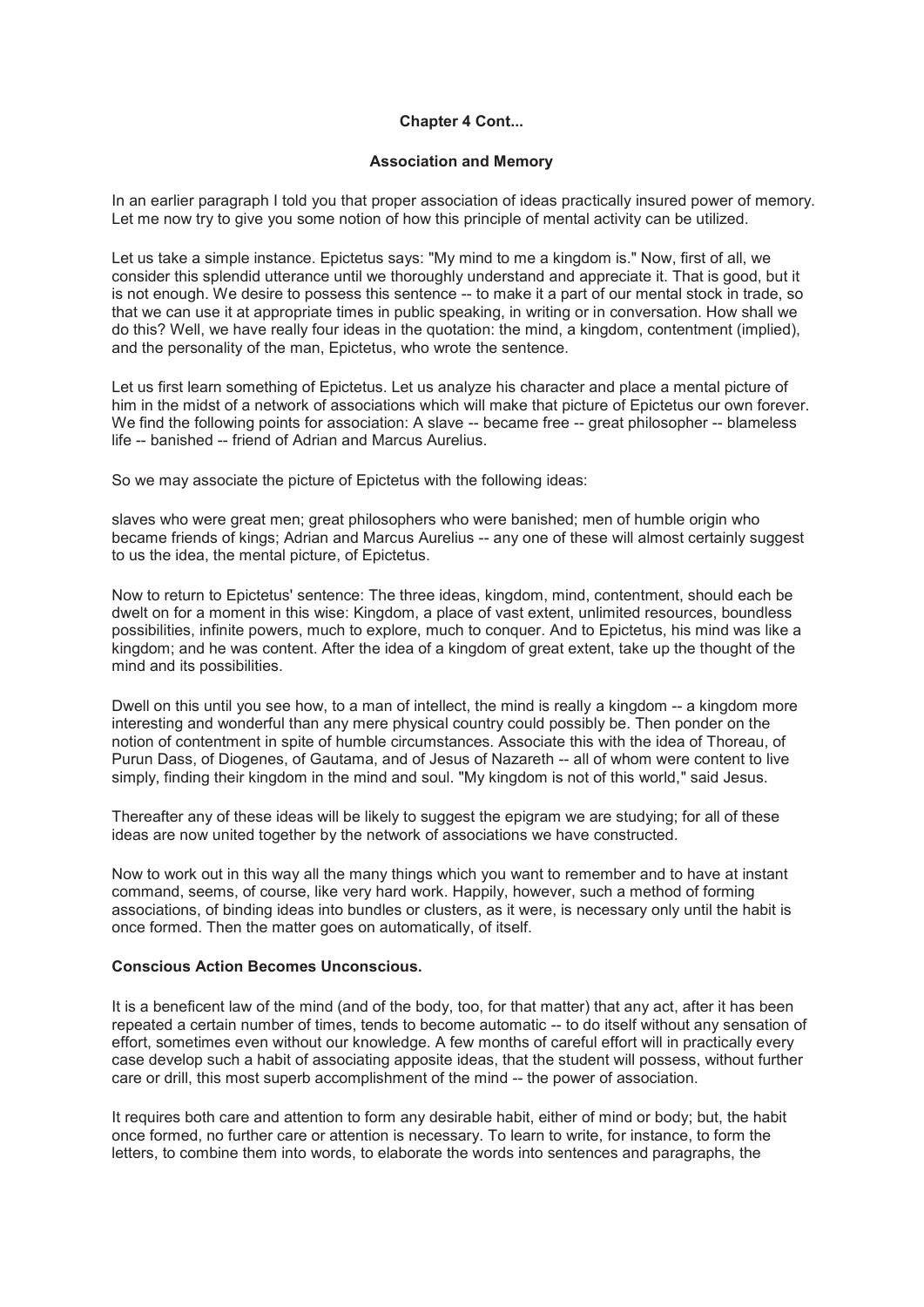paragraphs into pages -- all this takes time, a number of years. Once thoroughly learned, however, as by a trained writer, the practice of writing requires no special care or effort.

And so with this important matter of association. Few people have it to any great degree. In most people the ideas are separate, isolated. Cardinal

Newman says of some seafaring men that they "find themselves now in Europe, now in Asia; they see visions of great cities and wild regions; they are in the marts of commerce or in the islands of the south; they gaze on Pompey's Pillar or on the Andes; and nothing which meets them carries them forward or backward to any idea beyond itself. Nothing has . . . any relations; nothing has a history or a promise." All this means, in a word, that these men have not the power of association.

In order to arrange our ideas into clusters or groups, we must for a time give special attention to the matter. As a help to study along these lines, I can recommend the following exercises which have proven in my own personal experience and in that of others advised by me, of the greatest possible value.

Take any object you like -- a rose, a pencil, a chair, a wheel, a knife. Having selected your object write out a list of its peculiarities. Say you have taken a knife -- an ordinary table knife. Now, describe its form, color, size, shape, weight, material, and state its peculiarities -- hard, cool, sharp, heavy, opaque, elastic.

Having written out this list of descriptive points, take them up one by one and think of what other objects have the same quality. For instance, in material the knife, being of steel with an ivory handle, resembles all cutlery and steel machinery, differing from them not in material but perhaps in the manner and degree of the tempering. The ivory handle will suggest a large number of articles made of that material. The sharpness of the knife suggests lancets, swords, scissors, and so on, and may also be applied in a figurative way, as to the nature of a remark ("Her words were like a dagger thrust into his soul"); or the effect of a glance ("An eye like a bayonet thrust met mine") and so on.

This treatment of the object "knife" if done exhaustively will prove a most valuable exercise. Three or four hours over it will be time well spent. Not that you are specially interested in the subject "knife," its analysis or its relations, but that in going through the exercises with any object whatever, you are getting your mind into the habit of treating all subjects in the same analytical manner. By the time you have treated twenty different objects in accordance with this method, you will have gone far toward gaining the invaluable accomplishment of associating ideas.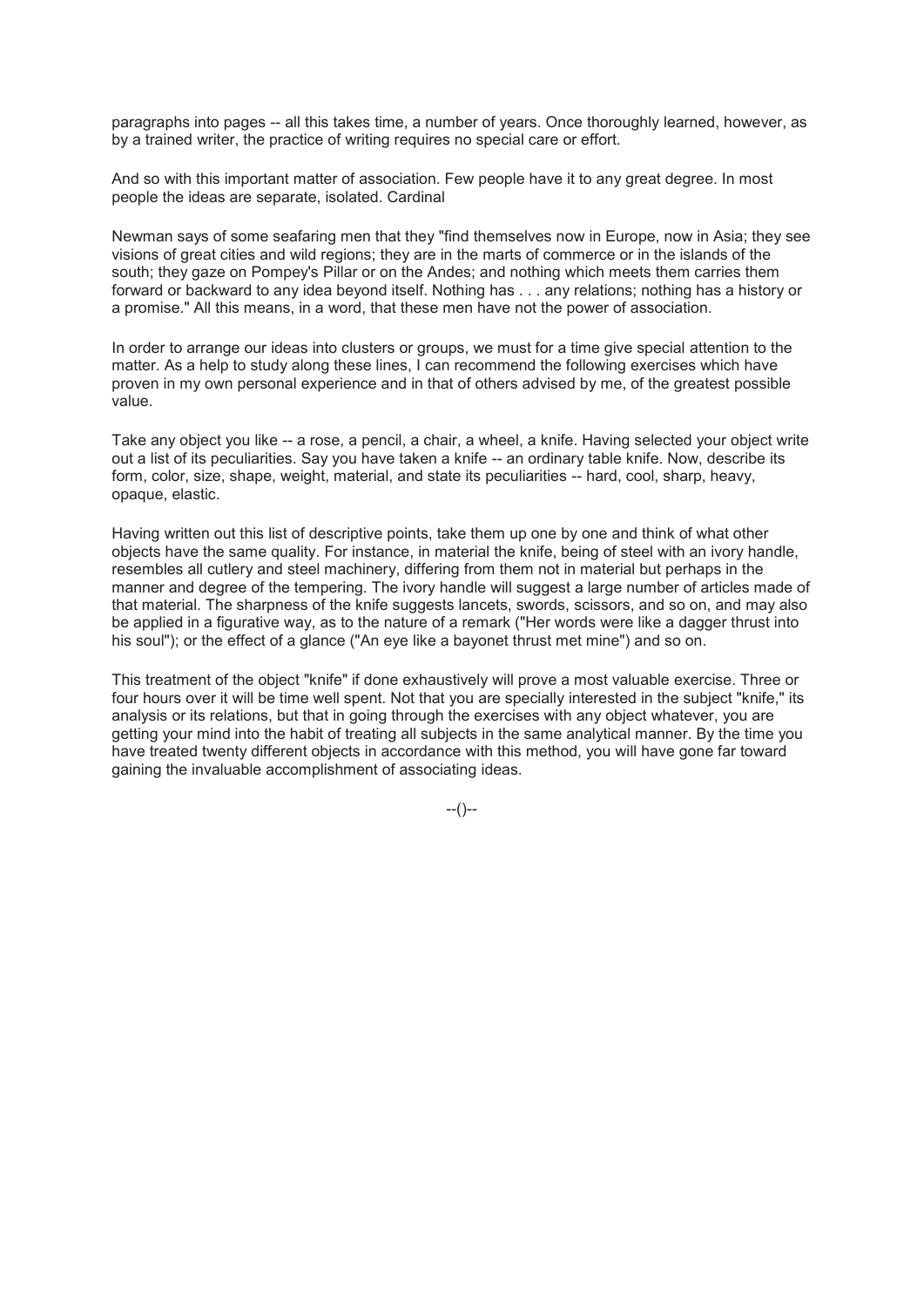# **Imagination and How to Cultivate It**

# *The mind can make substance and people planets of its own. -- Byron.*

#### *The universe to man is but a projection of his own inner consciousness. -- Kant.*

OF all the powers of the mind, imagination is the most picturesque, and, in many respects, the most interesting. Without it the world would be barren. Not merely would there be no pictures, no music, no books, but there would be no houses, no bridges, no ocean greyhounds, no great business enterprises -- nothing, in fact; for everything that man has made has been first conceived in the imagination before it was born into actual being.

We cannot think of a person being without any power of imagination; for that is an impossibility. But many, many people, I am sorry to say, are greatly deficient in imagination; and this lack of imagination alone is enough to render them commonplace, uninteresting, and of little use or significance in the world.

A man or woman may be deficient in imagination and yet be honest, straightforward, hard working, conscientious. But for such a man or such a woman the higher rewards of life are hopelessly unattainable. He or she may make an excellent bookkeeper, but never an accountant; a skillful typist, but never a secretary; a faithful stock- boy, but never a salesman. The accountant, the secretary, the salesman, must have imagination.

Of course when it comes to any actual creative work -- painting, sculpture, musical composition, literature -- the power of imagination, highly trained, refined, daring, and vivid, is the great essential. The creators of famous masterpieces have, in instances, lacked everything else but this one thing - imagination. Some of the great artists have lived all their lives in misery and want. Some have been ignorant, some have been coarse, some have been immoral, some have been eccentric, some have been almost or quite insane. But one thing all have possessed in common, and that is -- a superb imagination.

In no respect, I believe, do men differ so widely as in the power and activity of their faculty of imagination. Hundreds of men and women have walked and sat in the old country churchyard, and no one had observed there anything that was especially interesting or picturesque. But one day there came to the churchyard a man with a fine imagination, a poet. He saw more than mere grass and trees and headstones; and he gave to the world the most perfect poem in the English language. His name was Thomas Gray, and the poem was the famous "Elegy in a Country Churchyard."

Thousands of people had seen an apple fall from a tree to the ground. But one day a man with a great imagination saw that commonplace thing. His imagination seized upon it, and he propounded Newton's theory of the law of gravitation, one of the most important achievements in the whole history of human thought.

Another man sees his mother's teakettle boiling. He observes that the lid is raised by the expanding steam. His great imagination starts from this homely detail; and he gives to the world -- the steam engine. Napoleon, poor, obscure, hungry, trudging up and down the streets of Paris in search of employment, dreams of making all Europe one vast empire -- his empire. And he all but succeeds.

And so we might go on indefinitely. Enough, perhaps, to repeat that the world's masters have always been possessed of fine and daring imagination, and that, without great powers of imagination, there can be accomplished no great or important work of any nature whatever.

# **Imagination Easily Cultivated.**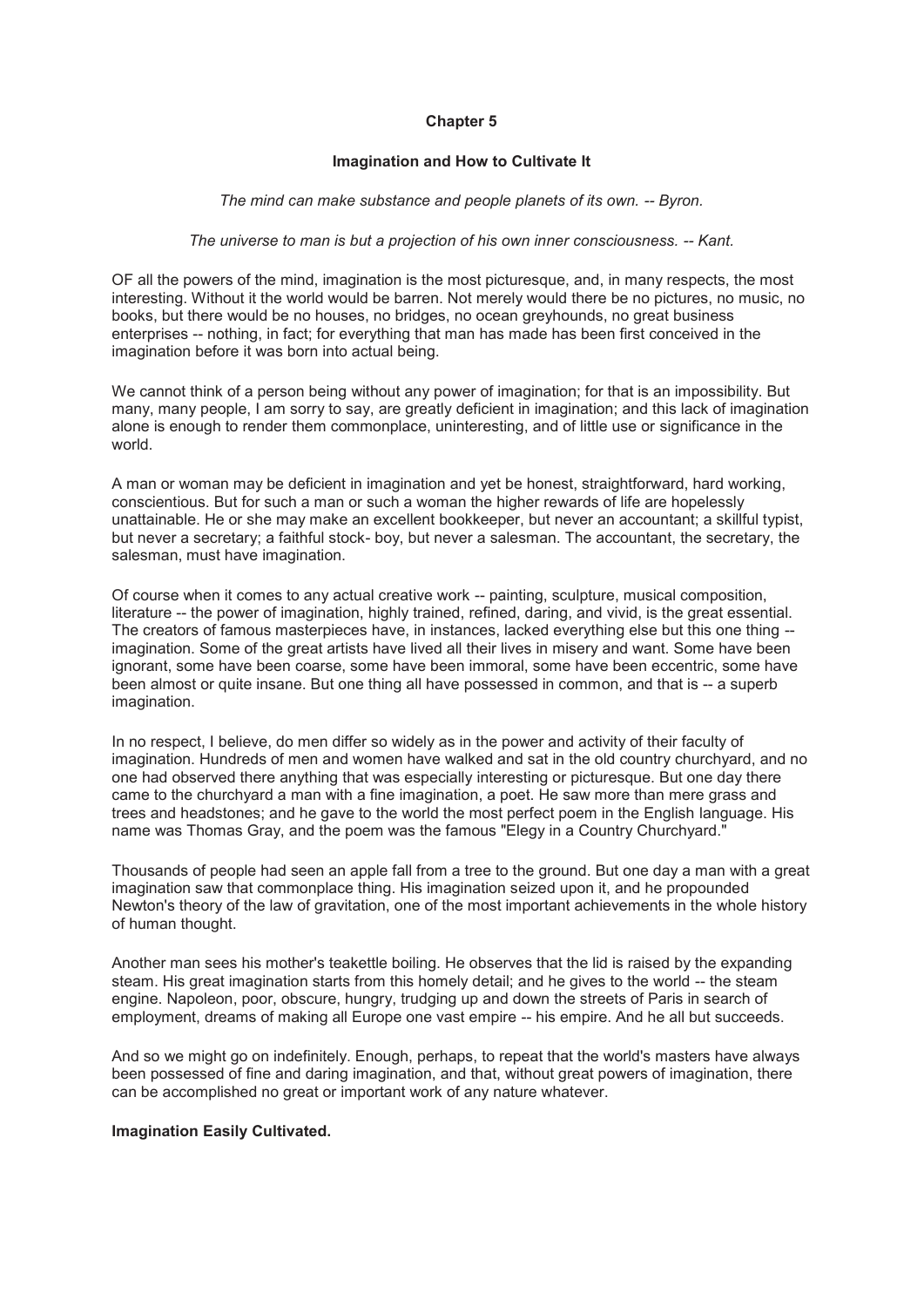Perhaps you feel that your own imagination does not always serve you as well as it should; perhaps you are wishing that it was better -- that you could produce in it such improvement as to enable you to create some good and worthy thing in the world. In that case I am glad to be able to tell you that, of all the powers of the mind, none is capable of being so easily, conveniently, and rapidly cultivated as the imagination. And I may remark that, as in the case of other faculties, the means taken to cultivate the imagination will at the same time necessarily train and strengthen the mentality in every other direction.

First of all, it must be understood that the act of imagining, of bringing images before the mind, is not a separate function of the mentality, but that it is closely interwoven with, partly consists of, in fact, several other of the mental faculties. So in developing the power of imagination we must first speak of these other faculties which are really a part of it. If we study an act of imagination, we shall find that first of all we must have some material for our image.

To most people the act of imagination means the creation of something entirely new. They think that the picture created by the painter, the poet, the novelist, is new in every detail. Now, this is a radical error. The artist does not create anything that is entirely new. And this for a very good reason -- there is not and never will be anything entirely new. Now, as in the days of Solomon: "There is nothing new under the sun."

You may imagine, for instance, a green horse with purple wings. You say: Surely, that is an entirely new idea. I say: No, it is merely a new combination of four very old and commonplace ideas -- a horse, a pair of wings, and the two colors, green and purple. And so in all creations, no matter what they may be -- however new they may seem -- it is only the combination that is new. The materials combined are old, as old, very often, as human thought itself.

We see, then, that the first raw material for imagination is our percepts -- the things we have seen and heard and felt and smelled and tasted. And it seems hardly necessary to state that the better service we have gotten from our senses and perceptions, the more clear and vivid will be our power to bring before the mind images made up of those things. The first task, then, of him who would develop his power of imagination is to educate the senses.

 $-(-)$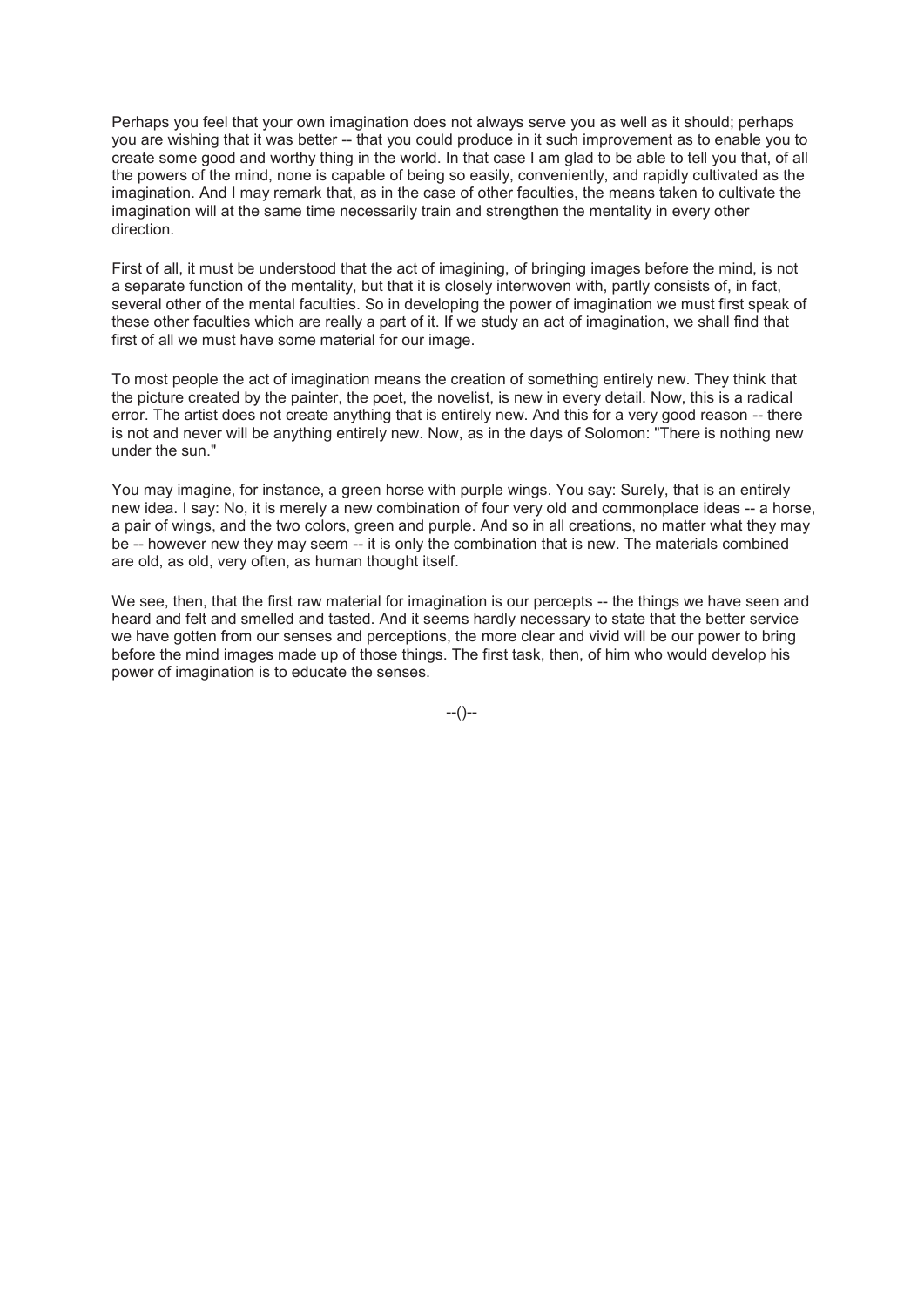# **Chapter 5 Cont...**

## **Imagination and Memory**

But the imagination requires more than mere perception. The things perceived must be remembered. A thing that we have forgotten -- lost out of the conscious mind -- cannot be used as material for an act of imagination. And then the things perceived and remembered should have been grouped and associated into clusters; so that when one wishes to imagine a certain picture he will have a vast amount of material in his mind from which to select materials for that picture.

In cultivating the power of imagination, then, we must begin by educating perception, memory, and association; for (and here is my definition of imagination) imagination is merely a combination of perception, memory, and association with initiative, will. This is not at all text-bookish; but it will give you -- as the text-books probably would not on such short acquaintance -- a clear idea of the process.

# **Some Practical Exercises.**

Let me state right here that you are exercising your imagination all the time during all your waking hours. You imagine thousands of things every day. Everything you do, every person you go to meet, everything you say -- these are all in the imagination before they become realities. Your imagination has much exercise, but -- it is not the right kind of exercise. The mental pictures are not clear and vivid. How shall you make them so? Demand it of yourself. And this brings me to your first practical exercise.

Get a good, lively novel, something full of action, and as near as possible to the here and the now. Make yourself comfortable and begin to read. When you come to the end of the first paragraph, stop and image before your mind a clear picture of what was expressed or described. Was it a scene? See it, mountains, sea, farmhouse, city residence, cold, warm, rainy, bright. Try to make it as vivid as it would be were you actually gazing on the scene.

That is what the writer of the story did, or you would not be reading it. During the next paragraph the scene is changed; something is added to the picture. See this. Take much time; it is an exercise. Then comes a person, say a man. See him. Is he tall, short, dark, light, prepossessing, repellent? How is he dressed? Force yourself to imagine every detail. And so on, for a chapter.

By this time you will have had enough for once; but if you have acted conscientiously in accordance with my hints, you will feel an understanding, an interest, and a sympathy with that book and its characters that will surprise you. By the time you have read a dozen chapters in this manner you will have proven to yourself in many ways that your imagination -- and, in fact, all your mental powers - have markedly improved. Besides, you will know for the first time the real joy of reading. This is the kind of reading Emerson had in mind when he said: "There is the creative reading as well as creative writing."

Another method by which the imaging faculty can be cultivated is the following: Take fifteen or twenty minutes at the end of the day and make a detailed review of its more important occurrences. Take much time; supply every detail; see and hear again everything that was said and done. Examine each episode critically. What mistakes did you make? In what way could you have handled the situation more easily, advantageously, diplomatically?

How would you proceed again under similar circumstances? In this exercise be careful, first, to see - actually see, clearly and vividly -- every event, person, action, detail, of each episode; second, in imagining how you, yourself, and others might have acted, beware of criticizing the actions of other people. Try to feel that whatever went wrong, you, yourself, had you possessed sufficient will, sympathy, delicacy, intelligence, and control might have made it right. Don't try to finish all the events of the day; that would be impossible. When the fifteen or twenty minutes is up, stop. This is the method of Pythagoras, who devoted his entire evening to meditating on the occurrences of the day.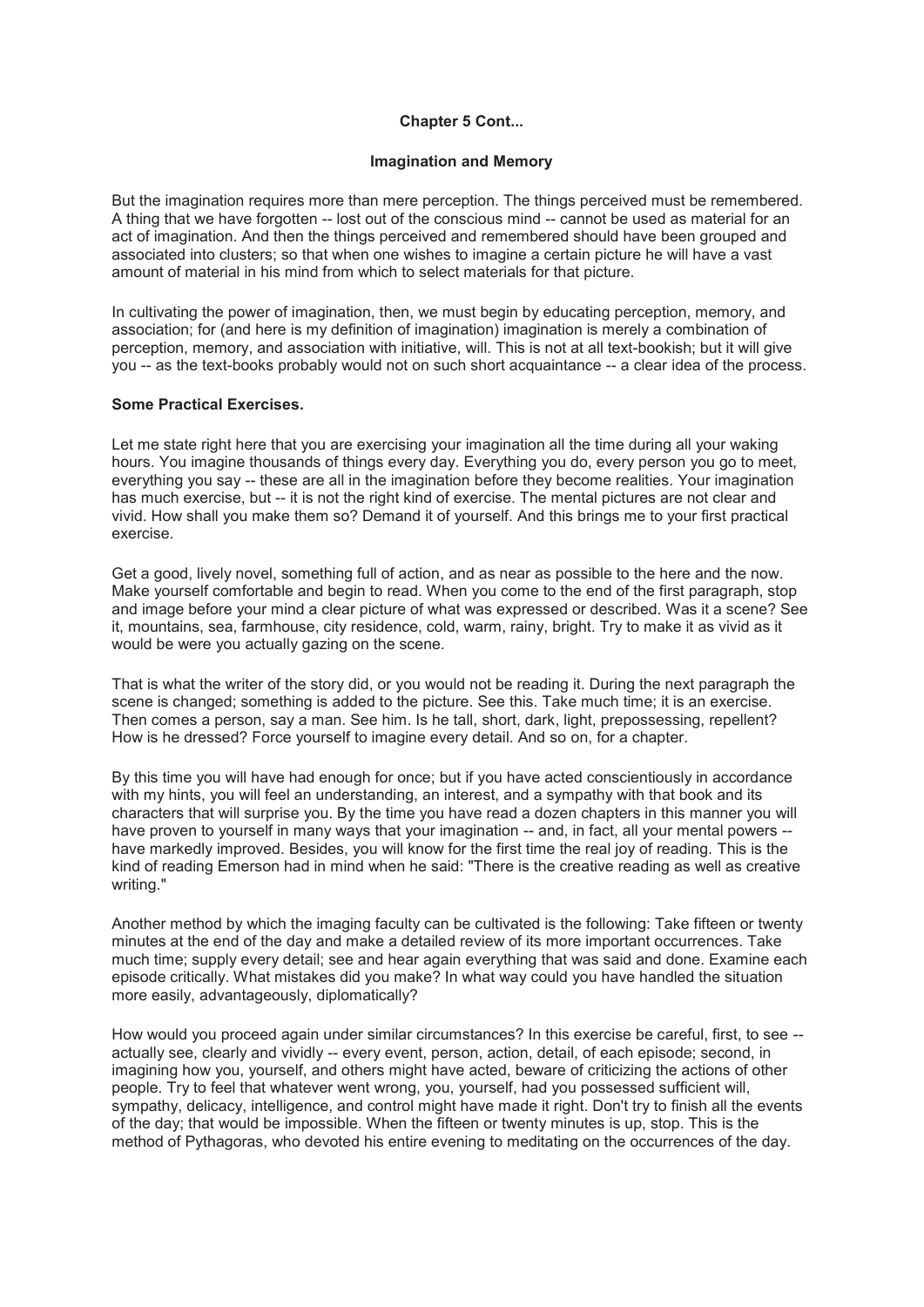For developing the power of auditory imagination the following methods are useful. Recall to mind the words and melody of some familiar song as rendered by a good singer, and imagine how it sounds. Hear the words; note the quality of the voice and accompaniment. Three or four songs or three or four repetitions of the same song are enough for once.

Call up in your memory one at a time the various sounds of the country and hear them in imagination -- the hum of bees, the sound of the wind, the rustling leaves, the cries of the various birds, the lowing of cattle, and other noises peculiar to the life of the country.

Another exercise of value is the following: Recall some experience of your past which, at the time, made a strong impression upon you. Review it in all its details, slowly and care- fully. Consider its causes, the means whereby it would have been prevented, outside influences which affected it, the consequences of the occurrence upon yourself and others. What influence has it had upon your life since that time? Good? Bad? Why? If good, may the same experience not be realized again? If bad, by what means may it be avoided? This method should be followed with various experiences. As you can easily understand, the exercise develops far more than imagination. It teaches reason, judgment, self-control, and that thoughtful intelligent care of the self which is the happy medium between brutal selfishness and base self-abnegation.

Another helpful exercise is the following: Recall some attractive landscape that you have seen. Paint from memory a picture of it: Suppose it was a running brook in the mountains. Remember the rocks at the shore, the trees with their low hanging branches, the cows that used to stand knee deep in the water at noon. Call to memory the twitter of birds in the foliage, the hoarse cawing of the crows in the not distant pines, the occasional lowing of a cow in the adjoining field. Hear the laughter of the boys as they come for an early evening plunge in the cool still water of the near-by mill pond.

Smell again in imagination the odor of the earth, the trees, the wild flowers, the fresh cut hay in the near-by meadow. Go through it all minutely, resolutely. Don't omit any detail.

Then begin on the creative phase of the imagination. Paint a picture in your mind, first, say a landscape -- a view of a high mountain on the right, a great tree on the left, between the two a verdure clad hillside, beyond a lake, above a blue sky, low upon which hangs the setting sun. Add all the details which I have not space to enumerate.

Compose many pictures like this, taking time to put in every little bush and rock and cloud. Unless you make the picture vivid and complete, you will miss the real benefit of the exercise. Every picture ever painted has been thus elaborated in the imagination of the artist before it was objectified upon the canvas.

Next add action to your picture.

Upon the lake is a little sailboat containing a merry party. How many? How do they look? How are they dressed, etc.? Suddenly a squall comes up. The boat capsizes. Another boat puts out from shore and rescues the unfortunates. And so on.

One of the most interesting and valuable of exercises for the imagination is this: You are reading a book of fiction, and have reached, let us say, the end of the third chapter. Now sit down and write out of your own imagination a sequel to the story from the point at which you stopped reading. Who is going to marry whom? How is the villain to be punished? What is to become of the adventuress and so on. Write another sequel at the end of the fourth chapter. At the end of the fifth, the eighth, the tenth chapters do the same thing.

Now in this exercise, while the incidental literary practice is most valuable, the main point is to train the imagination. You should therefore think, imagine more than you write, setting out the rest of the story as you imagine it in brief simple terms and yet extended enough to be clear. Take much time. Better to work out one good, ingenious sequel in five hours than to spend twice that amount of time in doing hurried, blurred and incomplete work.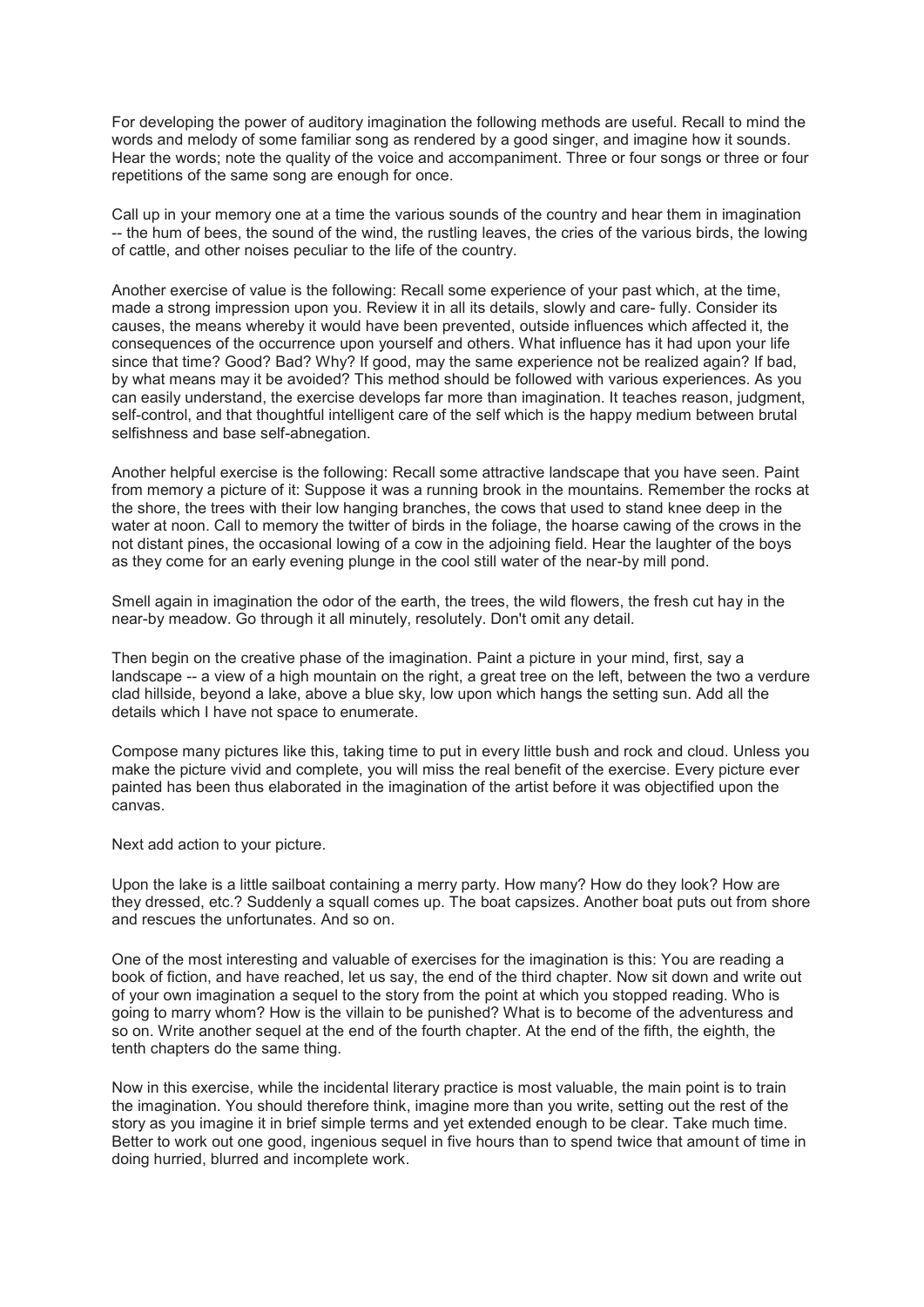Lastly make up an entire story. Imagine your hero -- if you like, a heroine. Develop your situation, and bring matters to a logical termination. It is best training for the mind (for all the other faculties' as well as for the imagination) not to put the story into writing until it is completed in thought. Some of the most successful story writers follow this method, never committing the story to writing until it has been fully elaborated in the imagination. The best plan is to first block out in the imagination the general plot of the story. Then go over it again and again, elaborating the situations and adding details, until the whole story seems like an occurrence in your own personal experience.

Then write it out, making no special attempt at literary form, but striving only for clearness and exactness of description and detail. You may then make a second copy or even a third, if you like, with every writing trying to gain a more and more clear mental picture of the personages, scenes, and occurrences which make up your story.

A few hours a week devoted to study along lines which I have here sketched, will do wonders, not only in cultivating the power of imagination, but in developing every desirable quality of mind.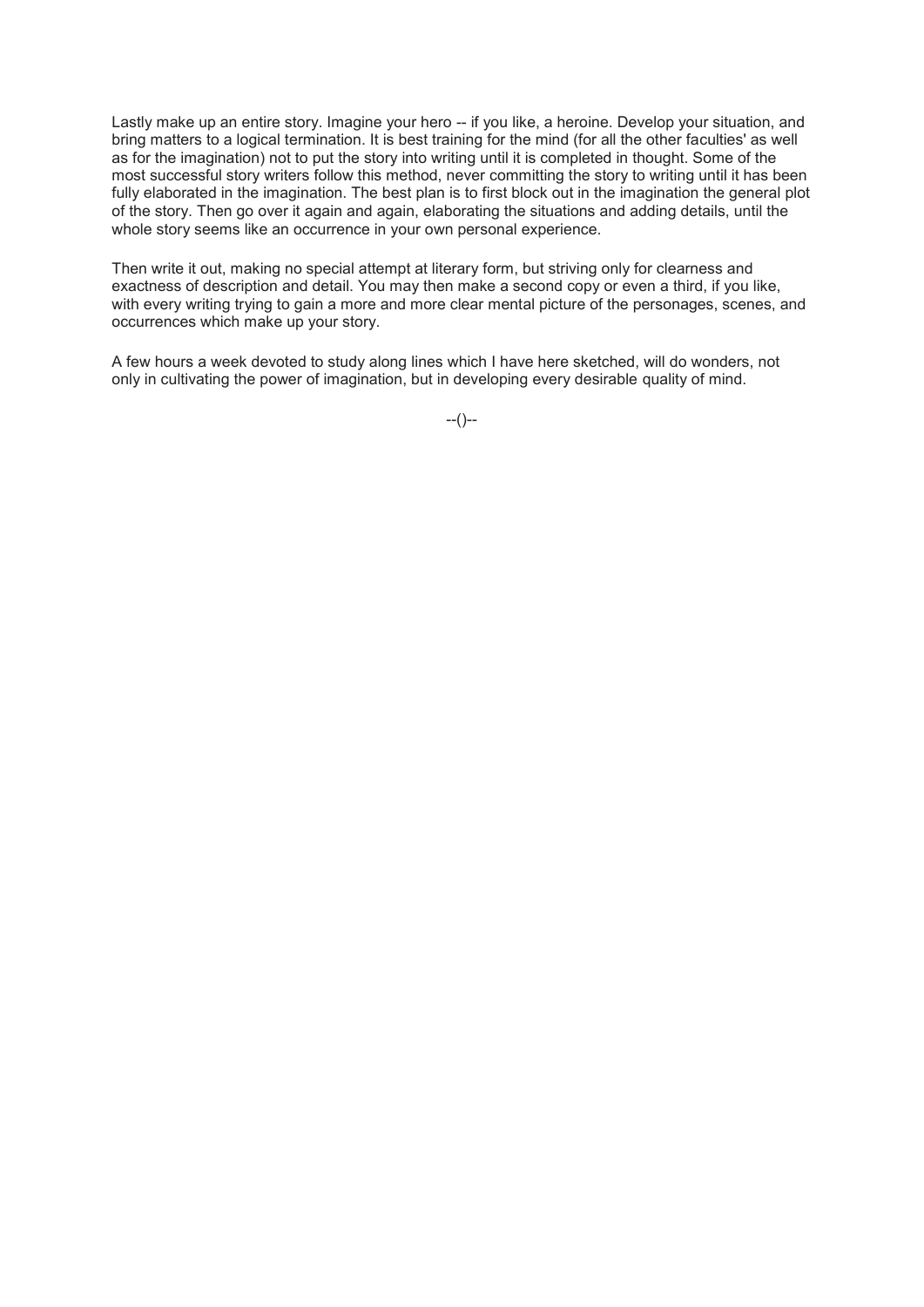# **How to Concentrate the Attention**

*Attention makes the genius. -- Willmot.*

*Genius is merely continued attention. -- Helvetius.*

*Attention is a sure mark of the superior genius. -- Lord Chesterfield.*

*Attention is the stuff that memory is made of. -- James Russell Lowell.*

# *If I have made any improvement in the sciences it is owing more to patient attention than to anything else. -- Sir Isaac Newton.*

CONCENTRATION of the attention is one of the master keys of power.

Without it one can accomplish nothing great or significant. The most perfect perceptions, the most retentive memory, the most daring and picturesque imagination -- without concentration they can effect nothing. The principle of concentration may be well illustrated by a physical comparison. Suppose we take a football weighing four ounces and propel it through the air by means of the charge of powder generally used for a projectile of four ounces' weight.

What effect will the impact of the football have? None whatever. But suppose we concentrate the four ounces' weight into a sphere of lead less than half an inch in diameter and put behind it the same propulsive force -- what then will happen? Now the difference between the football and the leaden bullet is the difference between diffusion and concentration -- the difference between the impingement that is harmless and that which is deadly.

And so it is in the world of thought. The thoughts of some people are like a football -- big, expanded by wordy wind, slow moving, ineffective; the thoughts of others are like bullets -- concentrated, swift, direct, going straight to the center, without pause or hindrance.

"This one thing I do," said that profound philosopher, Paul of Tarsus. And if we study the history of the world's master spirits we shall find that this has been their policy. The uncouth butcher who pushed Charles I. from the throne and established a form of government based on moral principle instead of special right; the pallid, undersized French advocate who, in the hope of establishing his wild dream of democracy, sent the flower of French aristocracy walking up Dr. Guillotine's stairway; the ignorant tinker who gave to the world what is perhaps the greatest allegory in profane literature; the undersized plebeian Corsican adventurer, who made himself master of the world -- all these had for their motto the idea of concentration -- "This one thing I do."

Now what is meant by concentration of the attention, or, as it is some- times called, the power of attention? You see, in the kind of language which I am using to you, we do not attempt to express things with scientific precision; for that means the use not only of many, many words, but the introduction of many new, and to us, unnecessary words. So for our purpose we may use the terms, concentration, power of attention, concentration of attention, as if they meant the same thing -- as they actually do.

# **What is Concentration?**

Now what is concentration? In a word, concentration may be defined as being that state of mind in which the total and entire energies of the individual, physical as well as mental, are focused upon the thing he is doing or thinking. All actions and all thoughts not connected with what he is doing or thinking are kept out of the mind; and all his forces are bent upon the task in hand. He who can do this has concentration, has the power of attention. He who has not this power must acquire it before he can hope to do or be anything admirable or worthy in the world.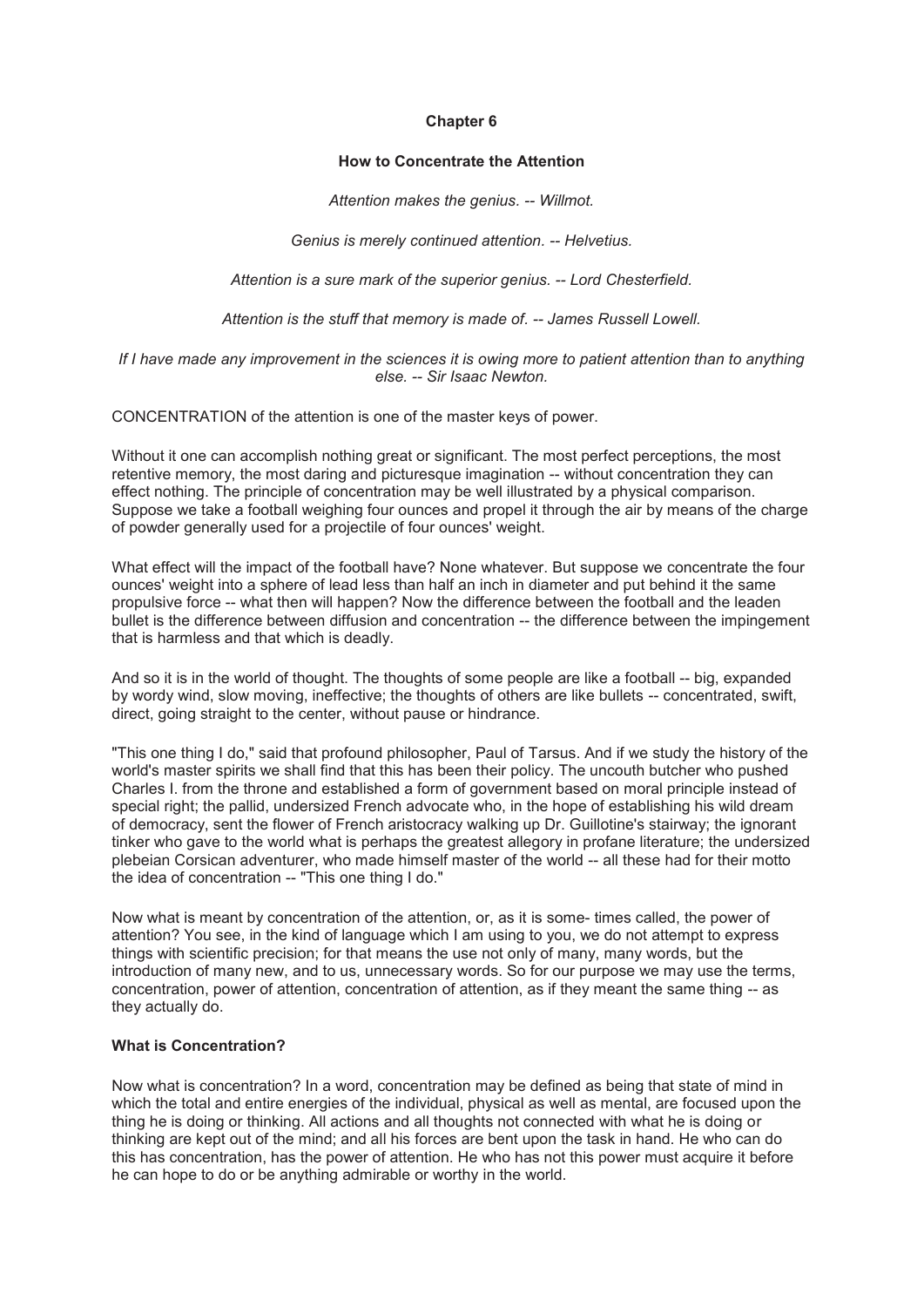Any one who has performed any difficult feat of strength, such as lifting a heavy weight, "muscling" him- self up on the horizontal bar or trying to make a track record at the "hundred yard dash" or the "two-twenty," will realize how large a factor in these muscular performances is the mere fact of concentration. In these, as well as in a great many other so-called physical feats, such as jumping, marksmanship, shot putting and so on, the slightest wandering of the mind from the work in hand is absolutely destructive of success. In acrobatic work, such as flying trapeze and flying rings, as well as in juggling and balancing, the same is true. Acrobatic jugglers and gymnasts are always masters of the art of attention -- of concentration as applied to their special feats.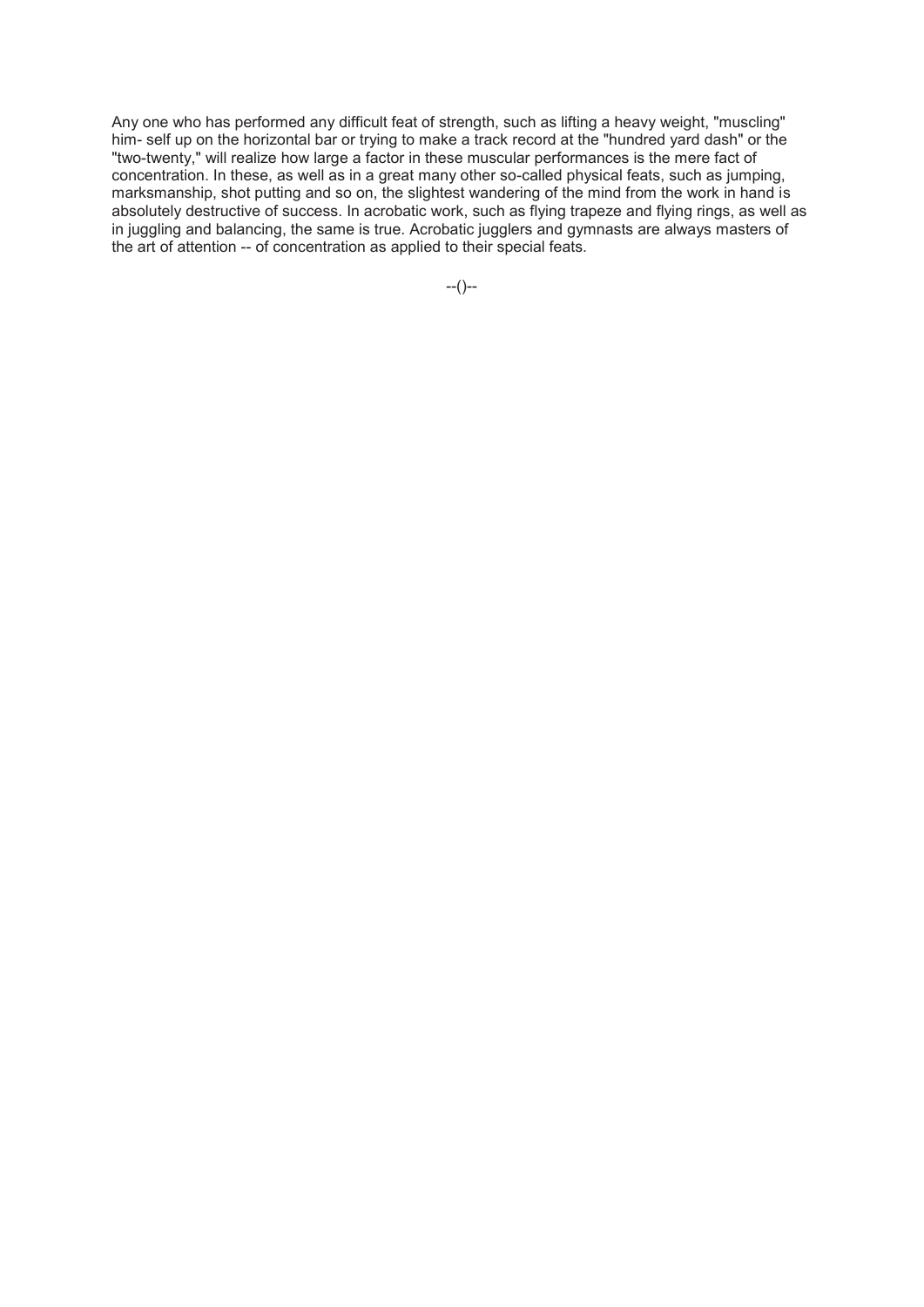# **Chapter 6 Cont...**

# **Attention Largely a Negative Act**

Now concentration is largely a negative process; it depends as much upon what you do not do, as upon what you do.

To take an example: You sit down to write a difficult letter. The trolley car whizzes by with its villainous "bang-bang." You are suddenly re- minded that you should have gone down town to get that book your wife wanted. But there's the letter. You turn back to it. You write another line or two, and then - suddenly you hear the excited bark of little Fido, the Scotch terrier. You go to the window and look out. Nothing the matter -- only another terrier not quite so Scotch across the street. You read back a few lines of your letter and start again. You don't quite know what to say. Your eye wanders round the room. Ah, yes, that suit to be pressed. You attend to this matter. Then back to your letter. And so on. A half hour has passed, and the letter is only begun. Now this is a fair example of the lack of concentration -- of a wandering mind. And such a habit of thought is an absolute bar to any achievement that is helpful either to one's self or to the world at large.

And how shall this tendency be overcome? By what means may we gain the power of bringing every faculty of the mind to bear upon the task of the moment, without allowing any of our thought or attention to wander into other directions.

It is very simple -- simple, but not at first easy. Merely refuse to let the mind wander. Be the master of your mind -- of yourself. Remember what Milton says: "He who is master of himself is king of men." But of course you want more specific directions than this. It is easy to say, "concentrate"; but you need to know exactly how to concentrate.

Remembering that attention is merely the act of applying the mind, the entire mind, to the task in hand, you will understand that the faithful practice of the various exercises advised in previous chapters of this series cannot but be of the greatest value as aids to the development of the power of attention. Every effort of the mind, whether to perceive, to recollect, to associate, to imagine, or to judge, must necessarily involve a concentration of the faculties of the mind upon that particular act, whatever it may be. So, first of all, I may assure you that the practices I have advised, if you have faithfully followed them, will have by this time notably increased your power of attention. As a matter of fact, such assurance on my part is superfluous; for if you have exercised as I have directed, you, yourself, will already have noted a marked change in this direction as well as in others.

Do not allow yourself to overlook the fact that whatever may be the mental act in which you are engaged, the act of attention is necessarily involved. There is no faculty of the mind in which you have so many opportunities of exercise.

So the first exercise I shall advise is that you go over carefully all the methods which I have detailed in the chapters on perception, memory, association, imagination, and judgment, making a special effort while doing them not to allow the mind to wander for a moment from the task in hand. This alone, if persistently and conscientiously done, would insure you a high degree of this splendid intellectual accomplishment.

One of the best methods I know for him or her who would begin at the beginning and learn to concentrate the attention is the following:

Select some task, which, while simple, requires accuracy and close attention. A sum in addition or multiplication is well adapted for this purpose. Now settle yourself down to this; resolving that, until it is finished and verified, you will not allow the mind to take in, or at any rate hold, any other idea or picture whatever.

While adding or multiplying the figures, you will suddenly find that there pops into the mind some other idea -- the clang of a bell (fire or the ambulance); a shouting on the street (a fight or a runaway); a thought of the landlady, your tailor, your grocer.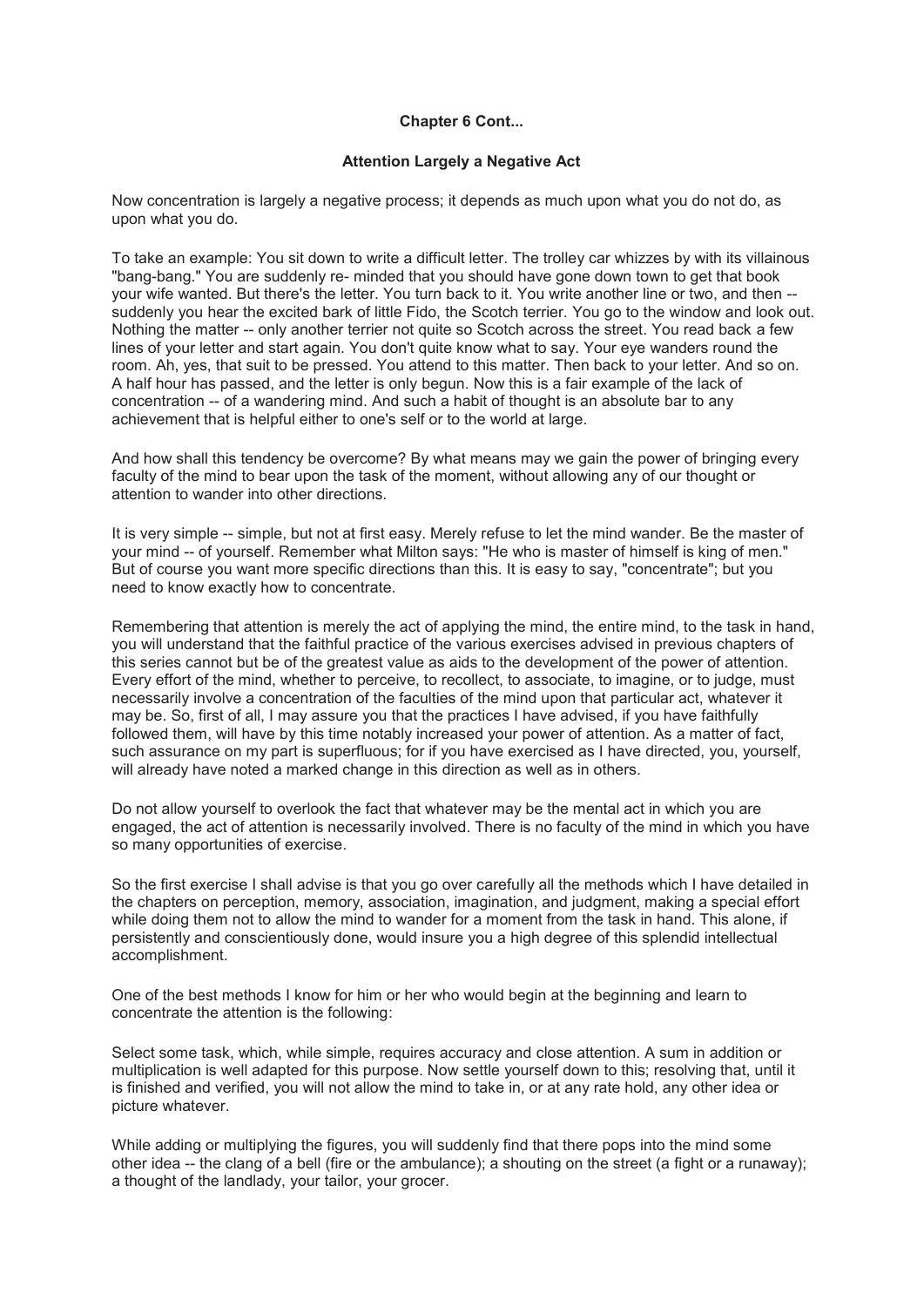Now just here is where you are required to make the essential act of concentration -- of trained attention. Shut the door on these outside thoughts.

Turn back to your work. For a time, at any rate, you cannot prevent the intrusion of extraneous thoughts; you can, however, resolutely refuse to allow them to remain in the mind. At first they will come, insistently, again and again, beating at the door of your consciousness. "Let me in; let me in," they cry. "Never mind those stupid figures. I am more interesting. I am more important to you. You must, you ought, you've got to think of me. Let me in." "But no," says the trained mind. "This one thing I do. One thing at a time. I can think of but one object at once; and if I let you into my mind I can do justice neither to you nor to my task. Avaunt." But the haunters do not retreat so easily. They return and return with incredible persistency. They pound at the door of your mind. They insist on intruding, and occasionally they get in.

Then -- don't worry or fret about them. Don't let them bother or excite you. Don't be discouraged. Simply bring the attention back to the original subject of thought. As Dr, William James, Professor of Psychology in Harvard, has said: "Effort of attention is the essential phenomenon of will."

Another exercise for concentration of the attention is simply to count. Count one hundred beginning with 2 and adding three each time, e. g., 2, 5, 8, 11, 14, etc. Or, beginning with 2, add 6, 7, 9, 13, or 17 each time, e. g., 2, 8, 14, 20, etc.; 2, 9, 16, 23, 30, etc.; 2, 11, 20, 29, 38, etc. Or, beginning with 100, count downward, subtracting 3, 6, 7, 9, 11, 13, 17, or 19 each time, e. g., 100, 97, 94, 91, etc. All this may seem very simple. But you will find that, unless you already have a very finely developed power of attention, you will not at first be able to complete the hundred in any of these exercises without the entrance into the mind of vagrant, extraneous thoughts. By the time you are able to add or subtract freely in this way without any wandering of the attention, you may congratulate yourself on having acquired to an unusual degree the power of concentrated attention.

For the next exercise you will need about three dozen large sized blank cards: the best size is about three by five inches. Upon one of these cards write a number of four figures, such as 4357. Upon several others write four figures arranged in a square, as 47 and under that 93. Then on several cards write six figures, as 457, under which you place 236, or figures such as 47, 52, and 96 under each other. Other cards should contain from seven to ten numbers in a simple column.

Prepare a dozen of these cards'. Now to use them: Shuffle the cards, face downward. Draw one, give a rapid glance at its face, and then repeat aloud the numbers that you saw, first in the order in which they were written, i.e., 4357, then backward, 7534. Or, to take another card, repeat 47, 52, 96, in the order in which they appear. Then backward, 96, 52, 47; then go down the units column, 7, 2, 6, then up the tens column, 9, 5, 4, and so on.

After a few hours of practice such as this, you will begin to know the figures on each card by memory. This, while a good thing in one way, makes the exercise of less value as a training in concentration; so it will be necessary for you to make up another set. In the second set make a larger number of figures on each card, say something like 947, 853, 201, under each other, making a square of nine figures, or 94, 78, 53, 20, 16 in a column, or a line of twelve or fifteen single figures, arranged as for an example in addition.

After a period of practice with these cards you will find again that you are learning to remember the numbers from previous glances rather than from the one last glance. Then it is time to make another set. This time make your figure squares still larger. Run them up to squares like this: 4702, 3895, 6374, 9765, etc.; or make collections of numbers like 470, 238, 956, etc., making a list of perhaps five or six lines of three figures each. In my own experience along this line I have known of students who could remember with unerring fidelity a figure square consisting of sixty-four figures arranged in a square, as 48964325, 93842739, etc. It seems incredible; but it is entirely true that, after a time, it is quite as easy to recall a mental picture of sixty-four figures as of twelve or sixteen.

It is perhaps an improvement on the above described practice to have the assistance of another who will shuffle the cards and exhibit one for a fleeting second. Where you can get some one to work with you, it is a good plan for the assistant to read a few lines of prose -- say about twenty words at first --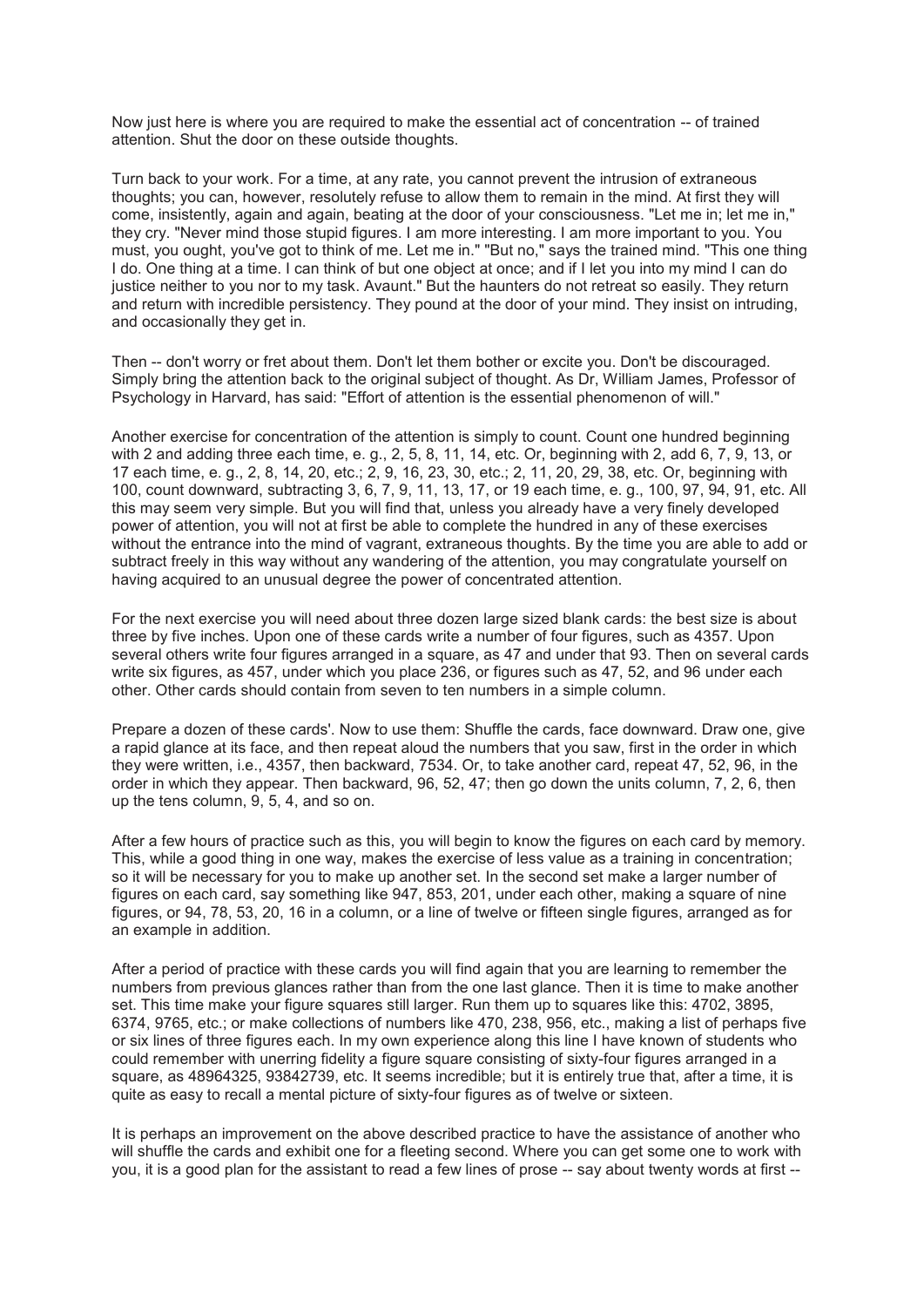which you afterwards repeat from memory. Or he may call out a list of words or figures to which you listen and which you afterward repeat.

And now for the last and most important exercise which I have to suggest. And I may say right here that if you practice persistently and conscientiously you will acquire the power of concentration to a greater degree and in a shorter time than by all other methods combined. This exercise, like most things that are great and important, is also very simple. It is this: Make every detail a work of art. Think this over. It means that you do everything -- the most trivial acts -- with strict and exclusive attention.

Are you lacing your boots? There is a way in which that homely little act can be performed more rapidly, easily, and satisfactorily than it can in any other way. Standing, walking, dressing one's self, writing, shaking hands, shaving, handling knife and fork, opening a book -- all these and a million other trivial acts -- if done consciously and attentively, afford a training in concentration which it is absolutely impossible to gain in any other way. When asked by some inquisitive reporter the secret of his success, "Sunset" Cox replied: "I think it is my attention to detail. I pride myself upon the way I can wrap up a paper parcel." This is the true spirit -- "the pride of success." Make every detail a work of art.

And then the gain! You develop not only the power of concentration. You develop perception, memory, association, imagination, will. And this is one of the most satisfactory results of the practice of mental training -- in developing any one faculty you are at the same time developing others. But as regards concentration, when you are training that, you are at the same time training all the other powers of the mind.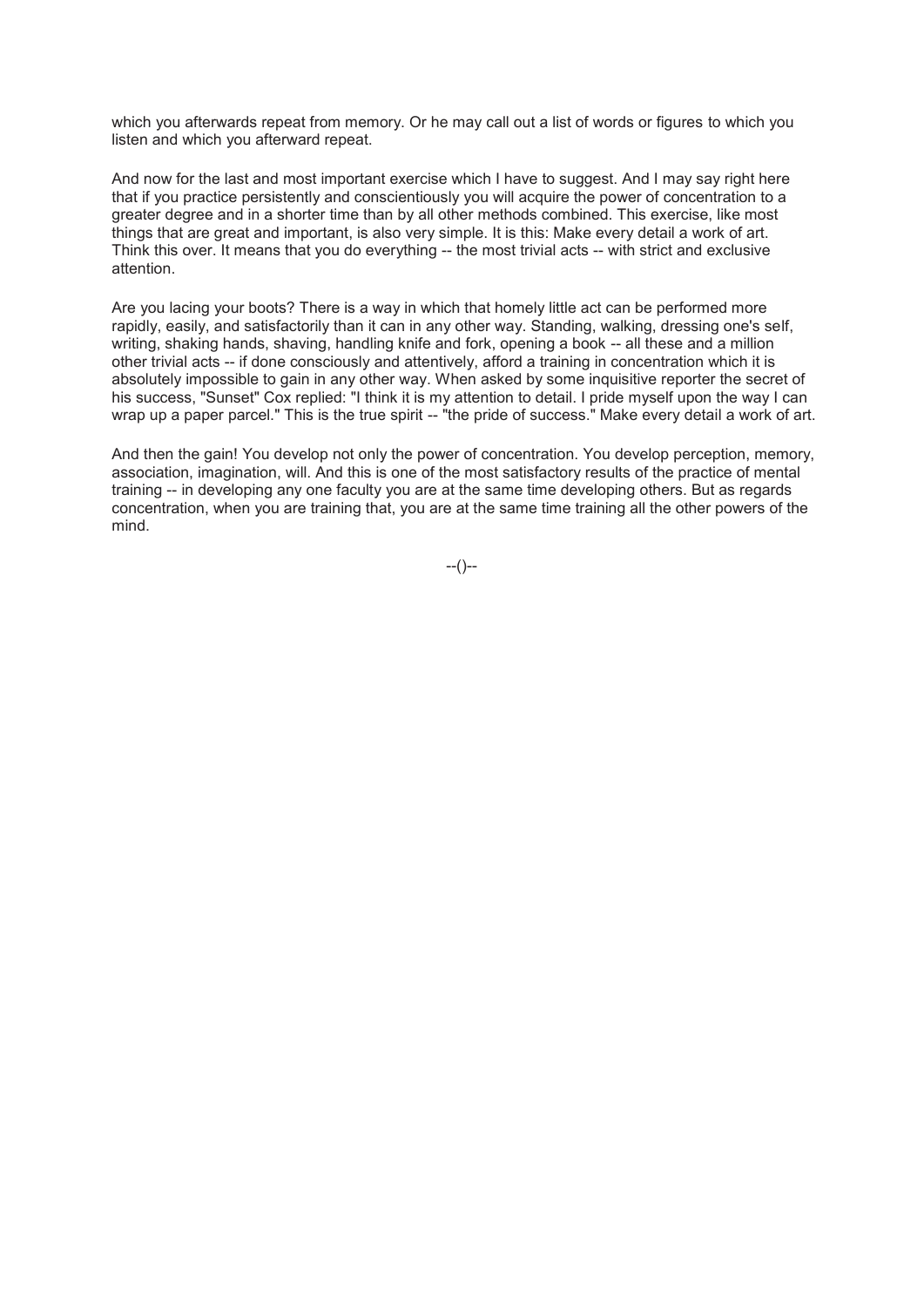# **Psycho-Physical Development**

THE human body is one -- an entity. In ordinary conversation we refer to the individual as if he or she were composed of three different elements, the physical, the mental, and the spiritual. In reality, however, these three are merely different phases of one form of activity. The spirit is the great omniscient, omnipotent, omnipresent, eternal thing which animates both mind and body. Mind and body in turn are merely representations of the action of the spirit. In the perfectly organized individual spirit, mind, and body would act together perfectly without friction, without effort, without the necessity for any special training.

There are, in fact, a few exceptional cases in which spirit, mind, and body act with some degree of harmony -- in which the pure impersonal spirit (the Sat, the Atman, as the wise Hindus call it) acts in such a manner as to largely dominate the thoughts, feelings, and movements of the individual. These people we call geniuses -- the shining ones of the ages.

This intimate interaction of body, mind, and spirit is the mystic "at-one-ment" so frequently referred to in the writings of the old philosophers, Egyptian, Hindoo, Chinese, and Hebraic. Such harmonious action once achieved, the individual is in immediate possession of health, strength, energy, beauty, and expressiveness

As Browning writes in "Paracelsus":

*"There is an inmost centre in us all, where truth abides in fullness; and to know*

*Rather consists in opening out a way whence the imprisoned splendor may escape,*

*Than in effecting entry for a light supposed to be without."*

A wiser teacher than Browning said: "Seek ye first the Kingdom of Heaven and His righteousness; and all these things shall be added unto you." The Kingdom of Heaven as used in this and other cases by Jesus undoubtedly refers to this mystic "at-one-ment" between spirit, mind, and body. "As a man thinketh in his heart so is he."

# **Two Phases of Human Action.**

In every human action there are two distinct phases -- thought and motion.

Thoughts lie hidden in the gray caverns of the brain. They are potential, latent. Motions are physical, obvious. Every thought, every impulse, every emotion has its ellipsis in some action of the muscles; and when such thought, impulse, or emotion is perfectly expressed in muscular activity, we have the ideal human being. In this connection it may be appropriate to introduce two brief quotations from the writings of Professor William James of Harvard College.

He says: "There is no more valuable precept in moral education than this -- if we wish to conquer undesirable emotional tendencies in ourselves, we must assiduously, and in the first instance coldbloodedly, go through the outward movements of those contrary dispositions we prefer to cultivate. . . . . Smooth the brow, brighten the eye, contract the dorsal [upper side or back] rather than the ventral [underside] aspect of the frame, and speak in the major key, pass the genial compliment and your heart must be frigid indeed if it does not gradually thaw."

And in another place the same author has said: "No reception without reaction, no impression without correlative expression, -- this is the great maxim which the teacher ought never to forget. An impression which simply flows in at the pupil's eyes or ears, and in no way modifies the active life, is an impression gone to waste. It is physiologically incomplete.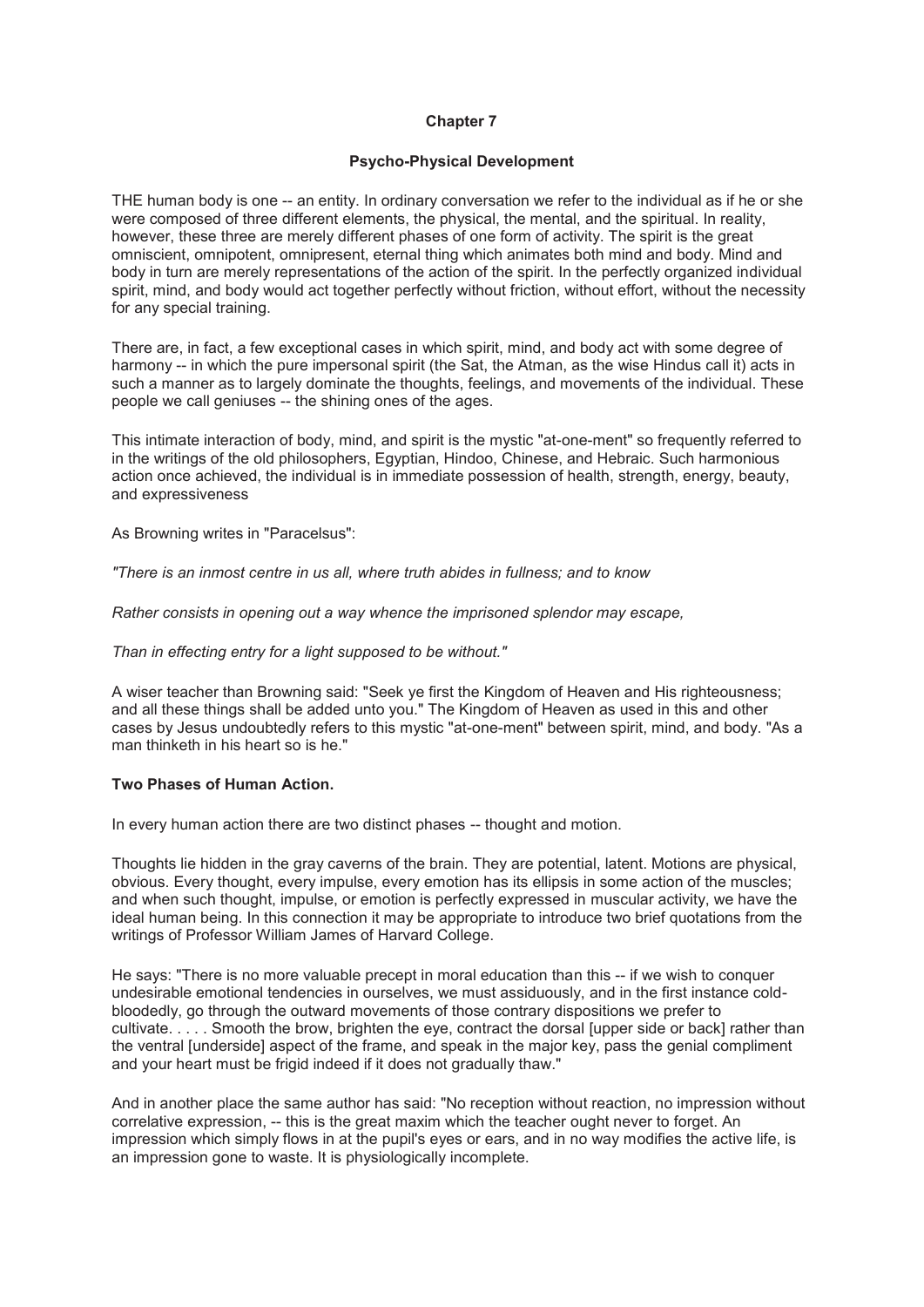It leaves no fruits behind it in the way of capacity acquired. Even as mere impression it fails to produce its proper effect upon the memory; for to remain fully among the acquisitions of this latter faculty, it must be wrought into the whole cycle of our operations. Its motor consequences are what clinch it. Some effect, due to it in the way of activity, must return to the mind in the form of the sensation of having acted, and connect itself with the impression. The most durable impressions, in fact, are those on account of which we speak or act, or else are inwardly convulsed."

Of all the many evil effects of what we call civilization, the most blasting is that its general influence is to break up the close interrelation between thought and motion. In order to live the conventional life of the well-behaved man or woman one is compelled to constantly stifle and deny desires, impulses, thoughts, and such denial inevitably leads to injury of mind and body.

# **Relation of Mind and Body.**

Mental activity simply means certain chemical and mechanical changes occurring in nervous matter. These changes occur not only in the nervous matter of the brain, but also in the nerves which cause muscular action.

This is a large subject and it is quite impossible within the limits of a work such as this to make it clear. It may be said at once, however, that each emotion and each thought has its corresponding output along the motor nerves -- that each emotion and each thought has a muscular picture which is peculiar to itself. Now, if the muscles be free and flexible, the thought which occupies the higher nerve centers will be translated by a certain position of the muscles. In other words, a person marked by such peculiarity will be expressive and interesting. All the great singers, actors, and orators -- all those most successful on the stage, in politics or in society -- have been distinguished by this peculiar expressiveness.

 $-(-)$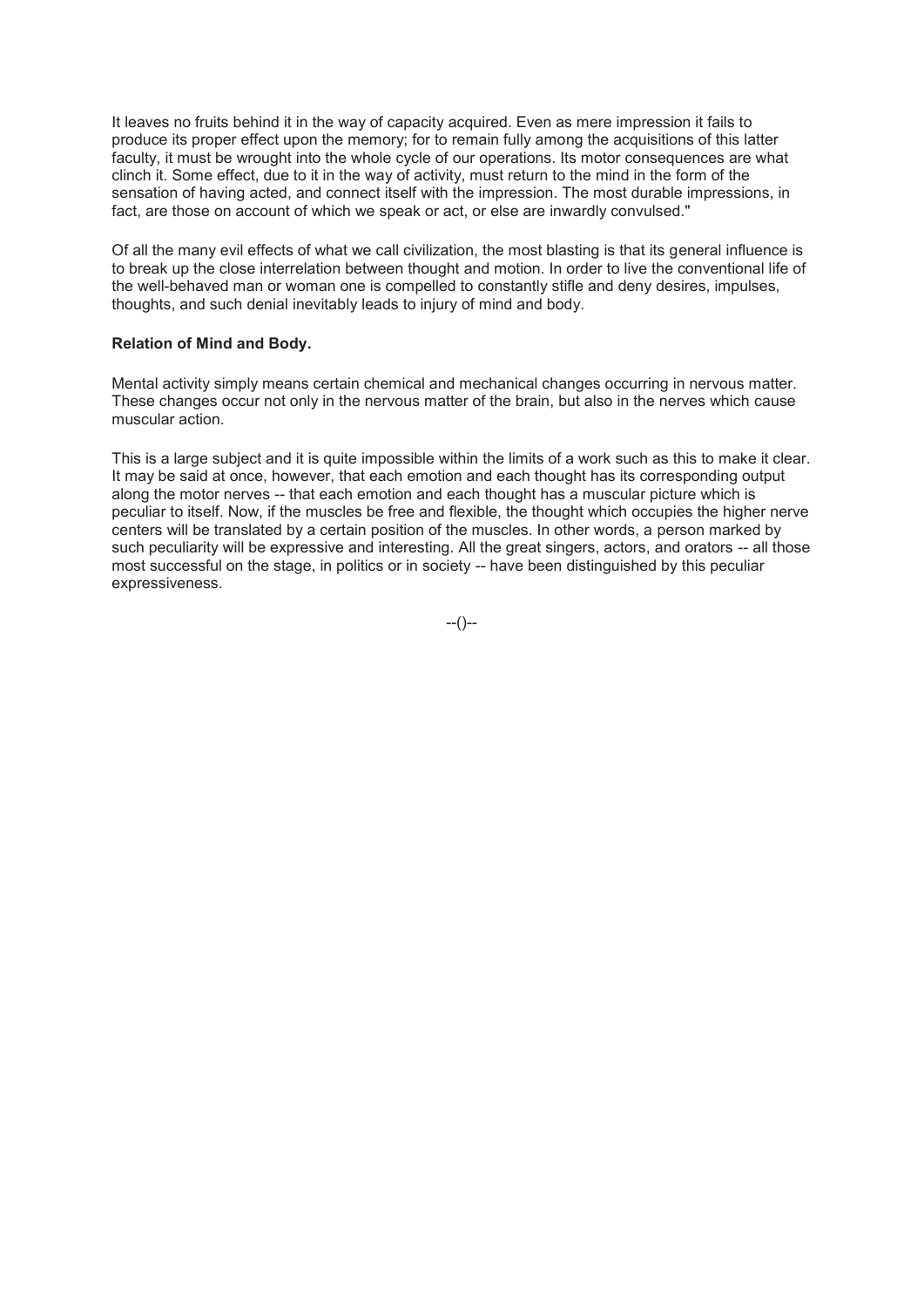# **Chapter 7 Cont...**

# **Exercises**

In order to be expressive several things are requisite. The body must be erect, the joints and hinges of the body, as explained in previous chapters, being each in its proper place. There must have been acquired the habit of keeping the muscles in a state of relaxation and receptivity. Among the many exercises which the writer has employed for the purpose of developing this power are the few given herewith. A careful study and practice of these exercises can hardly fail to result in an increase in general expressiveness, health, and personality.

# **Exercise No. 1.**

(Anticipation, pleasurable expectation.)

Imagine that some one is coming toward you whom you very much wished to see. You would naturally lean forward to greet him, extending one or both hands and smiling. Now, holding this idea, this mental picture, before the mind, allow the flexible body to show it forth in gesture, facial expression, and a few words of greeting spoken aloud. Exactly what you do does not in the least matter. Simply hold the thought so intently that for the moment you accept the imagined situation as real, and let the body go.

This exercise may be varied infinitely by changing the picture, always, however, imagining a situation such as will produce a feeling of pleasurable anticipation.

# **Exercise No. 2.**

(Horror.)

Imagine that you are looking at some dangerous animal (a snake, if you are a man: if a woman, a mouse will answer every purpose) that you cannot escape. You naturally draw back in horror.

Like the former exercise, in this you are to forget the body entirely -- to let it go -- putting all your attention upon the imagined situation. In this exercise, as in the preceding, any situation may be invented which will induce the thought of horror.

# **Exercise No. 3.**

(Joy.)

Imagine some situation which would awaken in you a state of joy and yield the body up to the feeling.

# **Exercise No. 4.**

(Guilt.)

Try to imagine that you have committed some crime, say, for instance, theft. Imagine that you are brought before a judge and that you are pleading guilty and asking for mercy.

Allow this thought to permeate mind and body, showing by gestures and attitude your appreciation of the situation.

**Exercise No. 5.**

(Accusation.)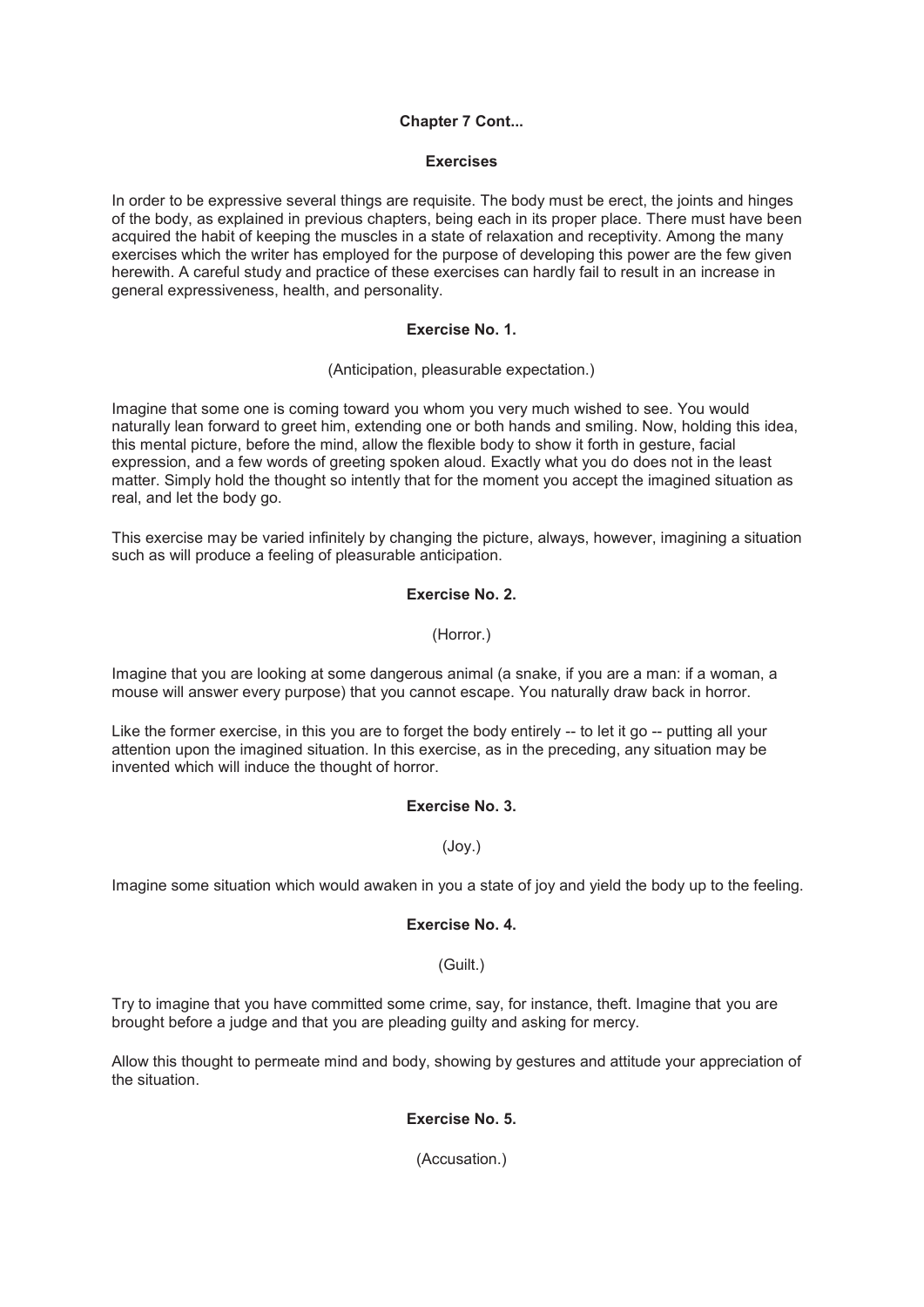Imagine that some one has committed a crime against you; that you are facing him before a tribunal. Make your accusation, if necessary, in words, taking at the same time the attitude appropriate to this emotional state.

# **Exercise No. 6.**

# (Depression.)

Imagine such circumstances as would produce in you a feeling of depression and yield the body to it.

These exercises, although they may seem unusual, have powerful and far reaching results. That this is true any one may prove to himself in a week of faithful practice. It must be understood, however, that they cannot be properly practiced until the body has been made erect and thoroughly flexible by a persevering practice of the exercises described in preceding chapters.

As to mental images, literature and poetry afford many suggestions. David at the bier of Absalom, Hero over the body of Leander, Socrates drinking the cup of hemlock, Luther on the way to Worms, Hamlet before his father's ghost, Robinson Crusoe when he discovers the footprint in the sand, Rip Van Winkle on awakening from his long sleep, Mark Antony in his speech to the Romans, Regulus parting from his wife and children -- these and many other scenes afford vivid dramatic situations.

In all this work the great point is to subordinate the body, to make the body obedient, flexible, acquiescent, and interpretative of the mind. Those who are interested in any form of expressive art, dramatic, lyrical, or scenic, will find these simple exercises of value.

 $-(-)$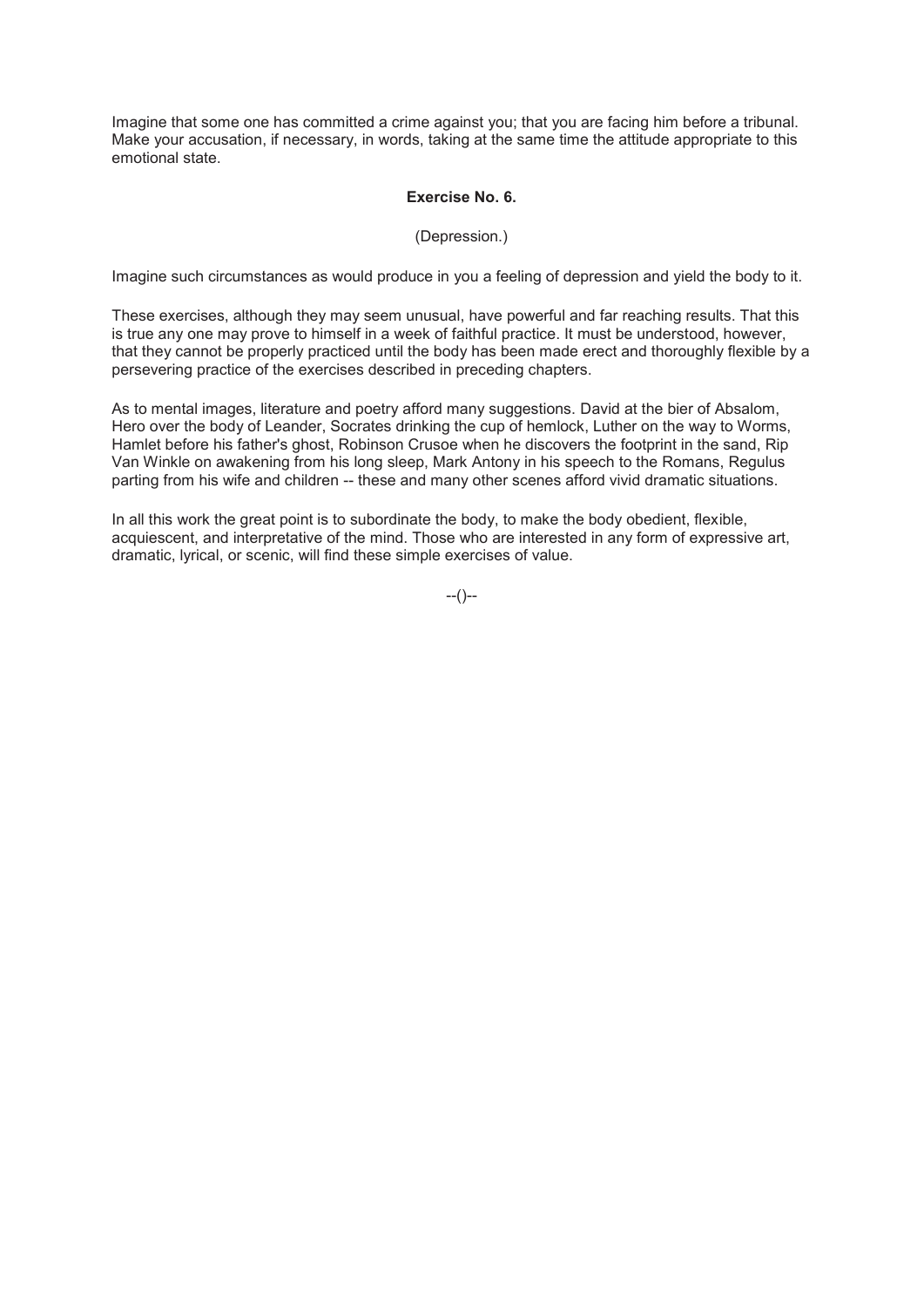# **The Lost Arts of Childhood**

#### *Except ye be converted and become little children ye shall not enter into kingdom of heaven. -- Matthew 3.*

#### *For of such is the kingdom of heaven. Matthew 19, 14.*

THE more deeply the man of science studies the sayings attributed to Jesus, the Seer of Judea, the more profoundly is he impressed not only by the brilliant intellect and wonderful oratory of Jesus, but by his marvelous insight into subjects which were in his time unknown even to the most lucid thinkers of ancient times. In the history of the race two thousand years is not a very long time, and previous to the beginning of the Christian era there had been accomplished along lines of philosophical, physical, and cosmological research much more than, with all our boasted erudition, has been done since. In fact, some of our most striking discoveries are merely corroborations of knowledge of the Brahmins, the Chinese, the Phoenicians, and other of the ancient peoples who lived thousands of years before the alleged appearance of Jesus of Nazareth.

How much of this ancient knowledge Jesus possessed it is impossible to say -- probably most if not all. One thing is certain: Some things he knew and said, which, so far as we know, were entirely original and iconoclastic. And one of these things, entirely new then (and almost entirely new now, for that matter) was to the effect that in child study we should find the key to the kingdom of heaven.

Now as I have explained elsewhere in these Sermons of a Scientist, the Kingdom of Heaven (or the Kingdom of God) is not a place where good people go when they die. The Kingdom of Heaven is a state of mind, of Spirit -- that state in which spirit, therefore mind, therefore body, are all three in harmony with the Great Oversoul, and with His laws.

For us who are adults, who for three, four, or five decades have been guilty of the thousand, thousand crimes, physical, mental, spiritual, incidental to commonplace living for us it is necessary to be reborn to be radically changed in spirit, therefore in mind and body, before we can enter the Kingdom of Heaven, the physical realm of peace, rest, and power. So Jesus said to the disciples: "Verily I say unto you, except ye be converted and become as little children, ye shall not enter into the Kingdom of Heaven." By which He meant exactly what He did when He said to Nicodemus: "Except a man be born again, he cannot see the Kingdom of God."

Of the many millions that have, with close attention and deep reverence, read the words I have quoted, few, if any, have seen the clear, profound, practical wisdom of the statement of Jesus that only the man, the woman, who became as a little child, could enter into the realm of peace and power.

And now let us analyze a little. What is there about the child which we should emulate? What characteristics has the child, unpossessed by the adult which when developed in the adult will give entrance into the kingdom of God?

Mind you, it is not stated that children are in the Kingdom of Heaven. Nor can they be. They lack the actual knowledge, the experience, the poise. But it is in the experience, the hard and bitter experience which develops poise and power, that man loses the simplicity, trustfulness, and tenderness of childhood. It is when, in addition to his adult powers, he achieves the lost arts and powers of childhood, that he enters the Kingdom of Heaven.

# **What Are the Lost Arts of Childhood?**

Let us consider first some of the physical characteristics of normal childhood. The healthy child is remarkable for his erect body, his up-turned face, his clear and far-reaching voice, the ease and grace of his movements, his wonderful endurance. That these are among the normal powers of the average healthy child may be determined by a few minutes of close observation upon any playground. A moment's thought will show how rare are such powers among adults.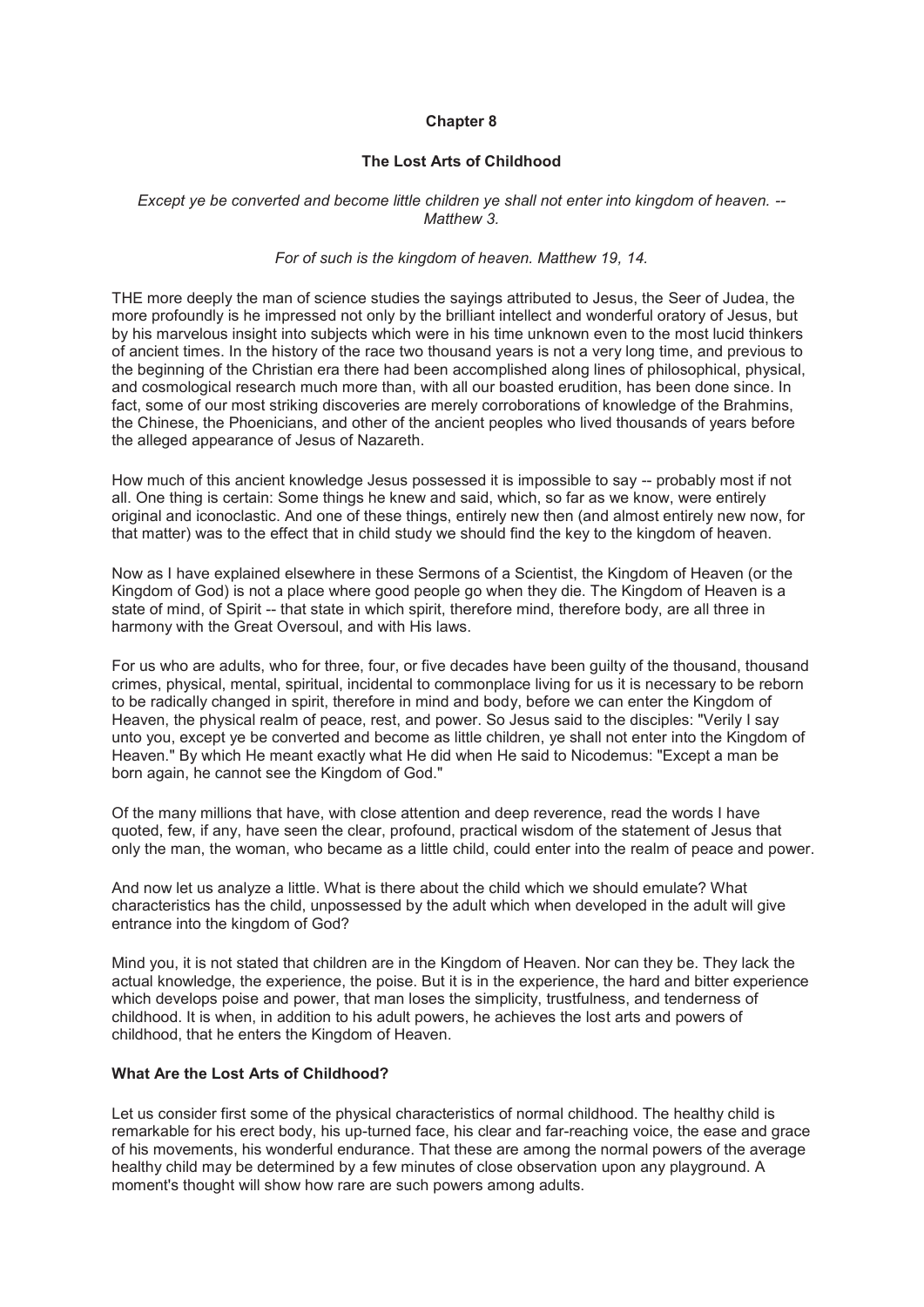The healthy child is erect. Therefore the chest is high and expanded, the body is carried like an erect column and the breathing is slow and deep. This gives the only conditions under which the normal tone of voice in song or speech can be reproduced. The erect carriage means that the joints and muscles of the body are in their normal and mechanical relation to each other.

So we have in the normal child movements which are at once rapid, graceful, and economical -- so economical of vital force that the child's endurance has passed into a proverb. Children will keep on romping for hours at a time without fatigue. But an adult who joins in their play will usually be tired out in ten or fifteen minutes. Why is this? Because the child moves properly and the adult does not move properly. Because bodily movement is one of the lost arts of childhood.